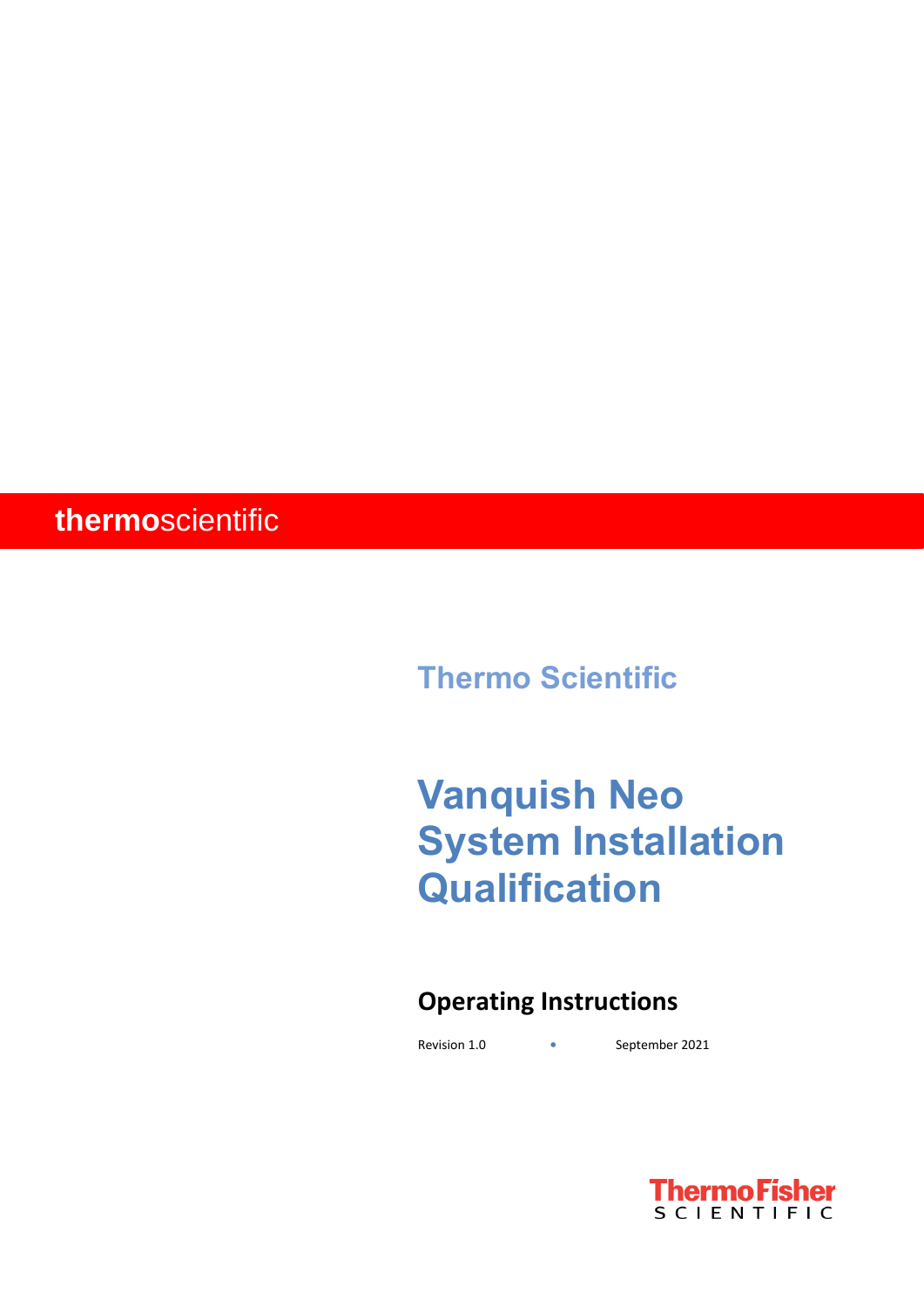*Copyright © 2021 Thermo Fisher Scientific Inc. All rights reserved.*

#### *Trademarks*

All trademarks are property of Thermo Fisher Scientific and its subsidiaries.

This manual is provided "as is." Every effort has been made to supply complete and accurate information and all technical specifications have been developed with the utmost care. However, Thermo Fisher Scientific assumes no responsibility and cannot be held liable for any errors, omissions, damage, or loss that might result from any use of this manual or the information contained therein. We appreciate your help in eliminating any errors that may appear in this document.

The information contained in this document is subject to change without notice.

All rights reserved, including those for photomechanical reproduction and storage on electronic media. Without the written permission of Thermo Fisher Scientific, no part of this publication may be reproduced in any form (by means of photocopy, microfilm, or any other process) for any purpose or processed, copied, transmitted, or distributed in any other form, independent of the means, electronic or mechanical, that are used.

This manual revision is backward compatible and replaces all prior manual revisions.

The descriptions in this manual revision refer to sequence templates version: 1.0 or later. Changes on sequence templates with a version later than 1.0 are described in the annex attached to the Release Notes. The annex is a complement to this manual. The version number of the sequence template is indicated in the name of the report template.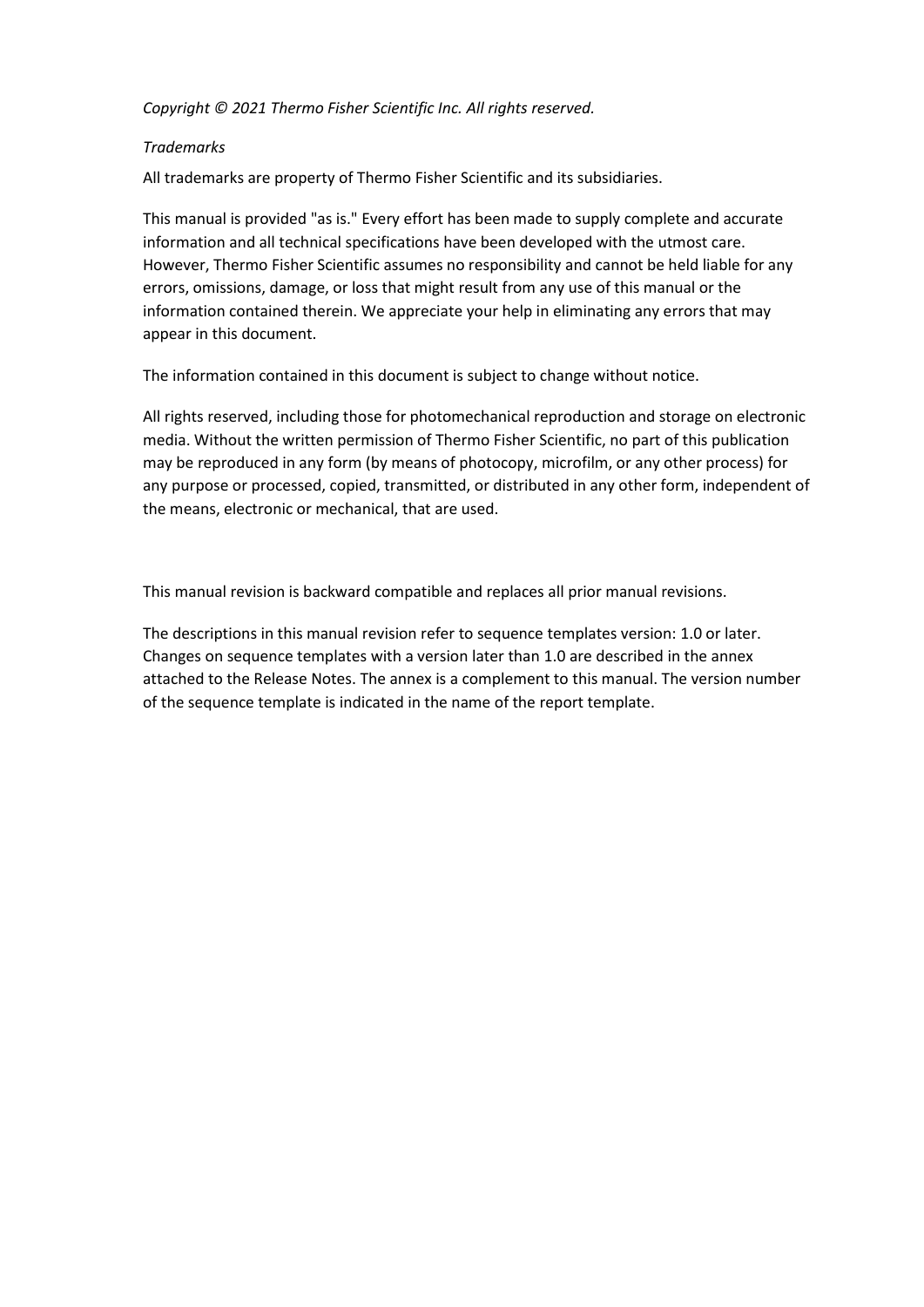# **Contents**

| 1.1 |       |                                                  |  |
|-----|-------|--------------------------------------------------|--|
|     | 1.1.1 |                                                  |  |
|     | 1.1.2 |                                                  |  |
| 1.2 |       |                                                  |  |
|     | 1.2.1 |                                                  |  |
|     | 1.2.2 |                                                  |  |
|     | 1.2.3 |                                                  |  |
|     | 1.2.4 |                                                  |  |
|     |       |                                                  |  |
| 2.1 |       |                                                  |  |
|     | 2.1.1 |                                                  |  |
| 2.2 |       |                                                  |  |
| 2.3 |       |                                                  |  |
|     |       |                                                  |  |
| 3.1 |       |                                                  |  |
| 3.2 |       |                                                  |  |
|     | 3.2.1 |                                                  |  |
|     | 3.2.2 |                                                  |  |
|     | 3.2.3 |                                                  |  |
|     | 3.2.4 | System Preparation and IQ Sequence Acquisition16 |  |
|     | 3.2.5 |                                                  |  |
|     | 3.2.6 |                                                  |  |
|     |       |                                                  |  |
| 4.1 |       |                                                  |  |
|     | 4.1.1 |                                                  |  |
|     | 4.1.2 |                                                  |  |
|     |       |                                                  |  |
| 5.1 |       |                                                  |  |
|     |       |                                                  |  |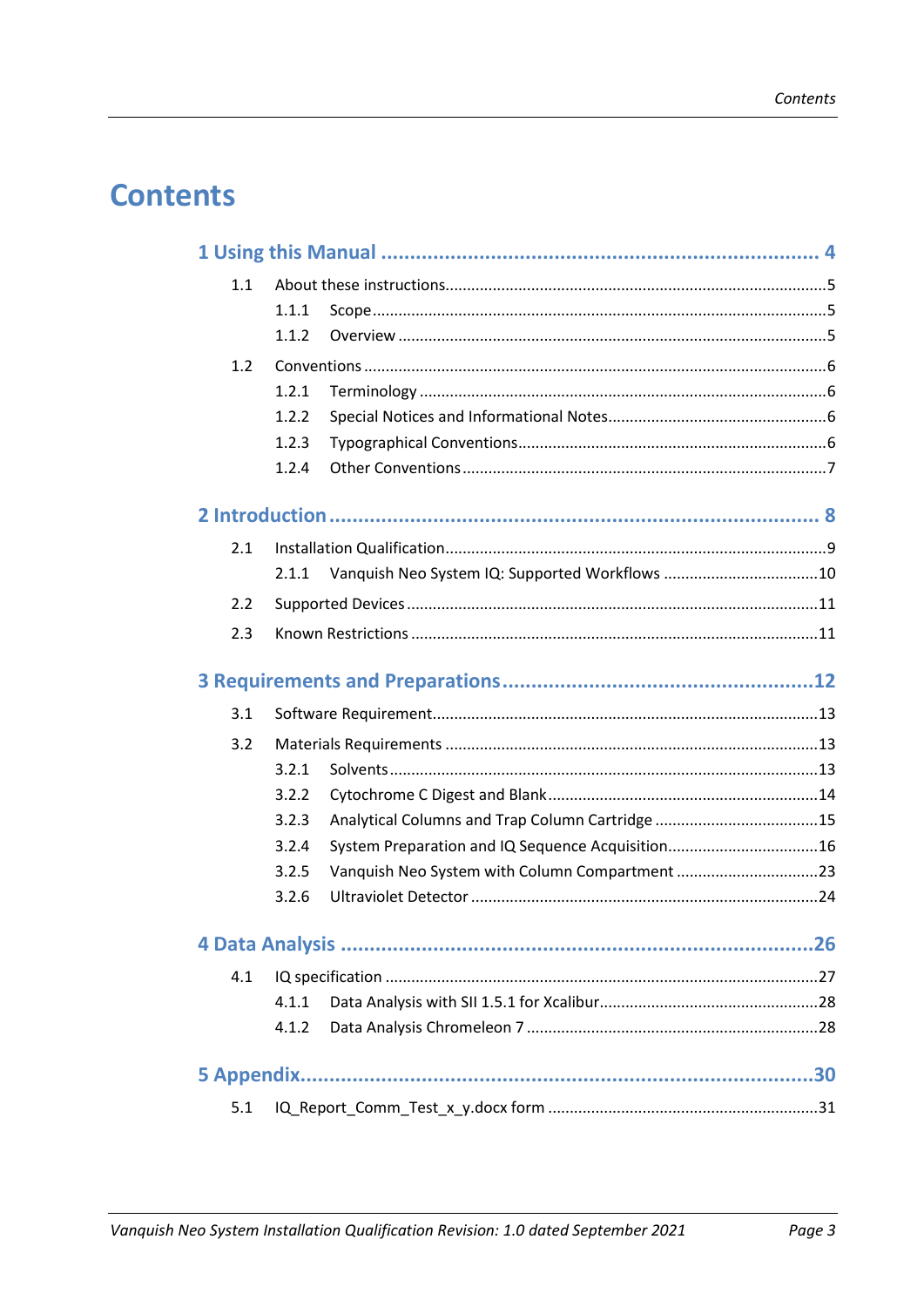# <span id="page-3-0"></span>**Using this Manual**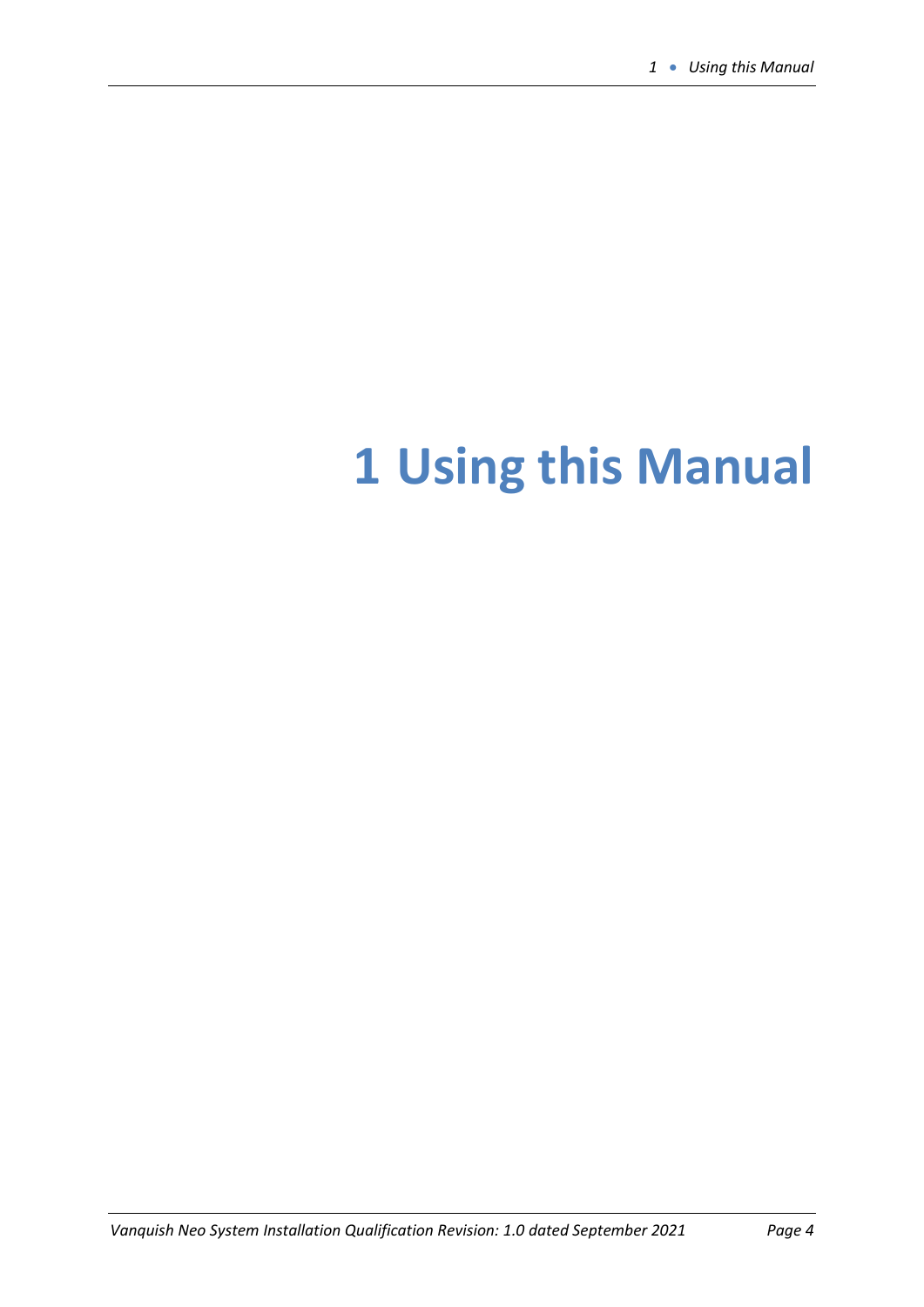# <span id="page-4-0"></span>**1.1 About these instructions**

## <span id="page-4-1"></span>**1.1.1 Scope**

These Vanquish Neo System Installation Qualification operating instructions describe the procedures executed during the installation to confirm:

- that the principle communication between SII for Xcalibur / Chromeleon<sup>TM</sup> and the connected modules is successfully established. It is not intended to completely validate all module's communication and functions.
- The Vanquish Neo System (or with column compartment) basic chromatographic performance meets installation qualification (IQ) specifications.

The document **does not** describe a procedure for Operational Qualification of the connected modules.

## <span id="page-4-2"></span>**1.1.2 Overview**

The following table provides a quick overview to the chapters in the manual.

| <b>Section</b>                     | <b>Content</b>                                                                                                                                                                                                                              |
|------------------------------------|---------------------------------------------------------------------------------------------------------------------------------------------------------------------------------------------------------------------------------------------|
| 2 Introduction                     | Describes the intention of the Installation Qualification, summarizes the<br>supported devices and how to perform the qualification dependent on the<br>installed system.                                                                   |
| 3 Requirements and<br>Preparations | Describes the part and sample requirements for the 4 different Vanguish<br>Neo System IQ procedures. The method parameters are provided as well.                                                                                            |
| 4 Data Evaluation                  | Describes how to evaluate the installation qualification results and<br>determine if the Vanguish Neo System performance meets the<br>specifications. Both the SII for Xxalibur and Chromeleon data evaluation<br>procedures are described. |
| 5 Appendix                         | Provides an example of the IQ report that is available as separate excel file.                                                                                                                                                              |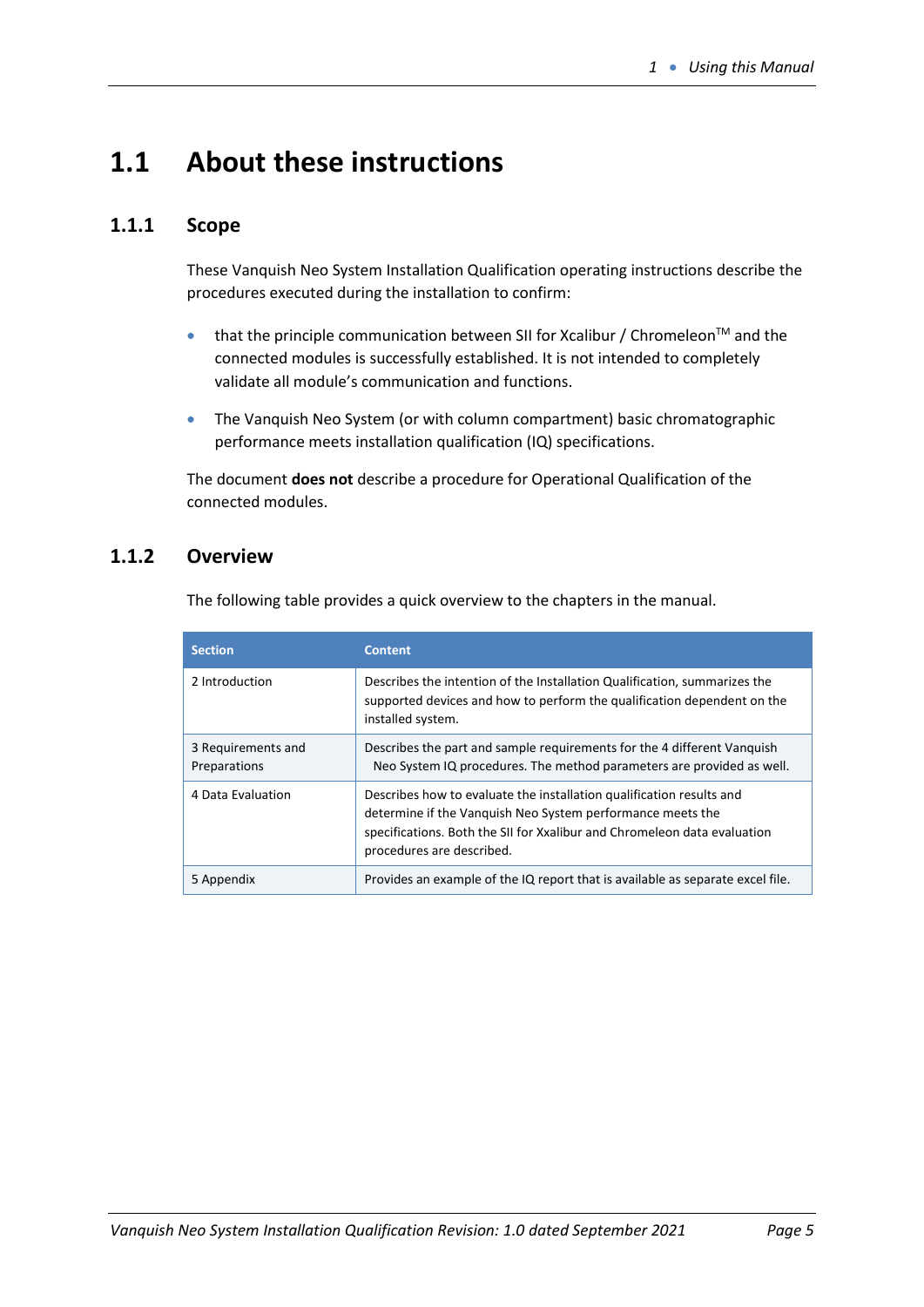# <span id="page-5-0"></span>**1.2 Conventions**

This section describes the conventions that are used throughout this manual.

## <span id="page-5-1"></span>**1.2.1 Terminology**

The descriptions in all sections use terminology used in SII for Xcalibur or Chromeleon 7.

## <span id="page-5-2"></span>**1.2.2 Special Notices and Informational Notes**

Special notices and informational notes in this manual appear different from the main flow of text. They appear in boxes and a note label identifies them. The label text appears in uppercase letters and in bold type.

**NOTICE** Highlights information necessary to prevent invalid test results and ensure a problem-free installation.

**TIP** Highlights information of general interest or helpful information that can make a task easier or optimize the performance of the equipment.

# <span id="page-5-3"></span>**1.2.3 Typographical Conventions**

These typographical conventions apply to the descriptions in this manual:

| <b>Notation</b> | <b>Description</b>                                                                                                                                                                                            |
|-----------------|---------------------------------------------------------------------------------------------------------------------------------------------------------------------------------------------------------------|
| <b>Bold</b>     | Data input and output:                                                                                                                                                                                        |
|                 | • Input that you enter by the keyboard or that you select with the mouse                                                                                                                                      |
|                 | • Buttons that you click on the screen                                                                                                                                                                        |
|                 | • Commands that you enter by the keyboard                                                                                                                                                                     |
|                 | • Names of, for example, dialog boxes, properties, and parameters                                                                                                                                             |
|                 | • Paths:<br>For brevity, long expressions and paths appear in the condensed form, for example:<br>Click Start > All Programs > Thermo Chromeleon 7 > Service Manager ><br><b>Start Instrument Controller.</b> |
| <b>Italics</b>  | • Particularly important words in the main flow of text<br>• References to additional documentation                                                                                                           |
| "text"          | Messages that appear on the screen                                                                                                                                                                            |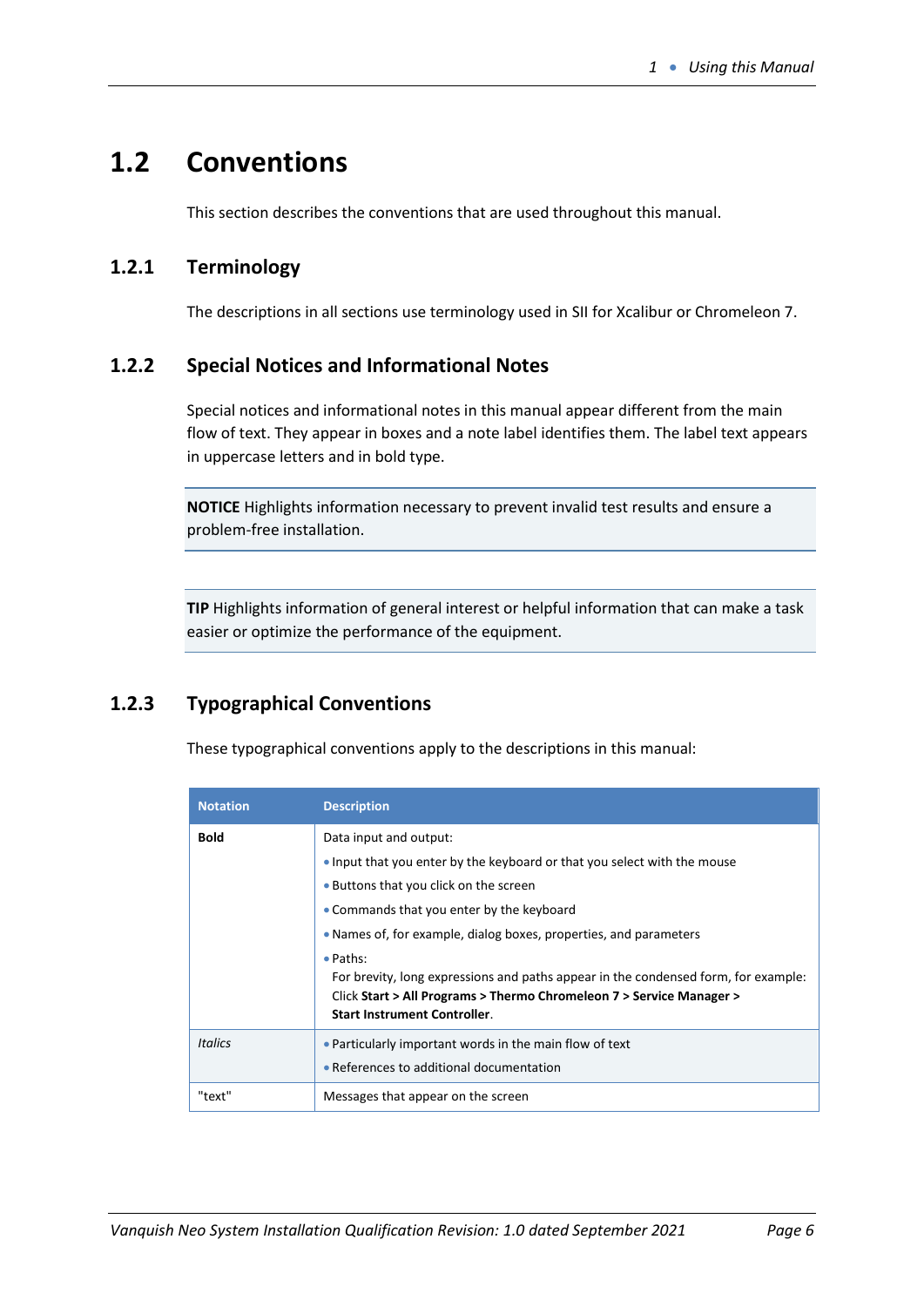# <span id="page-6-0"></span>**1.2.4 Other Conventions**

## *1.2.4.1 Viewpoint*

If not otherwise stated, the expressions *left* and *right* in this manual always refer to the viewpoint of a person that is facing the device from the front.

## *1.2.4.2 Electronic Manual Version (PDF)*

The electronic version (PDF) of the manual contains numerous links that you can click to go to other locations within the manual. These include:

- Table of contents entries
- Index entries
- Cross-references (in blue text), for example, to sections and figures

## *1.2.4.3 Part Numbers*

For standards, solvents and columns, part numbers are Fisher catalog numbers.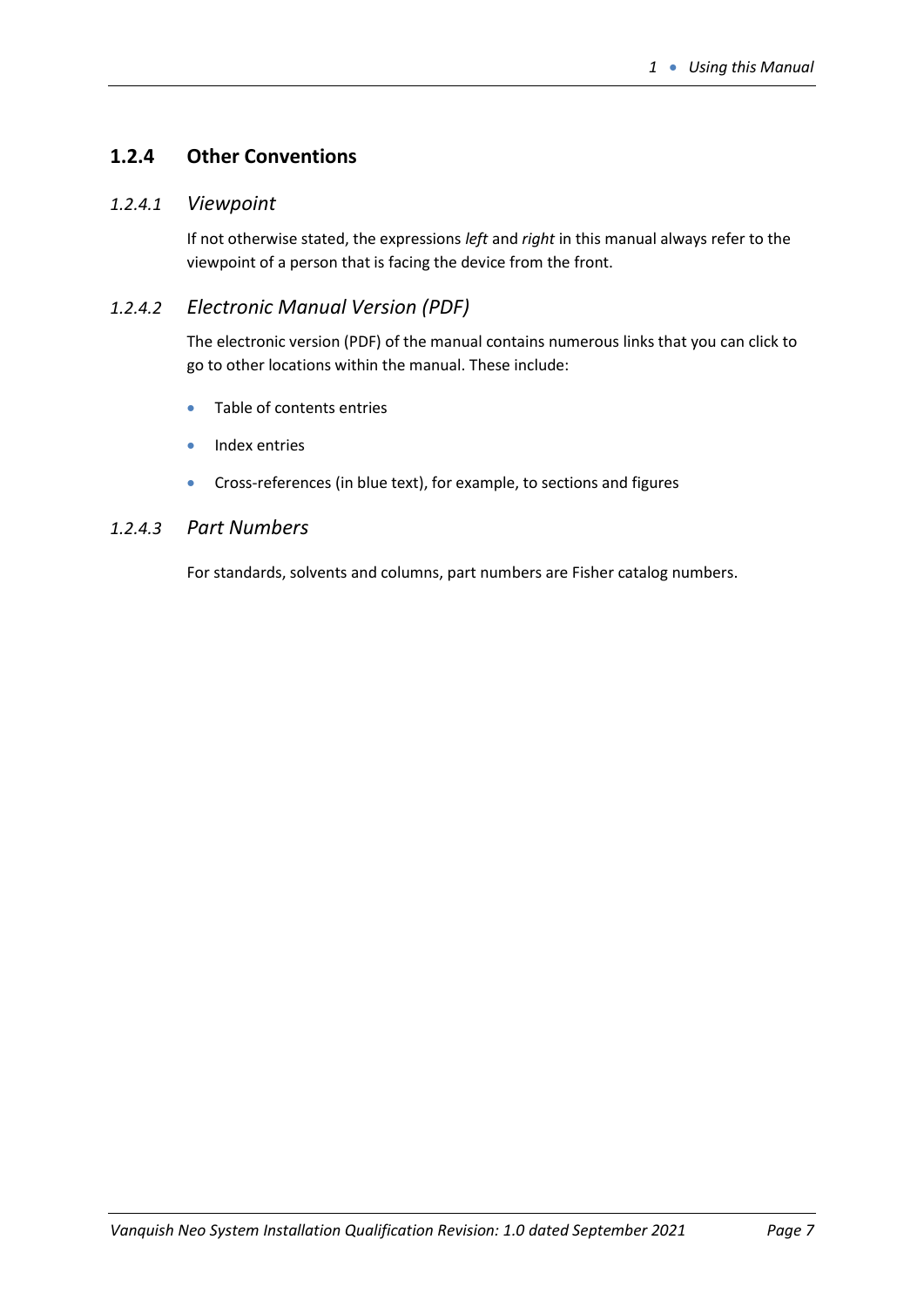# <span id="page-7-0"></span>**Introduction**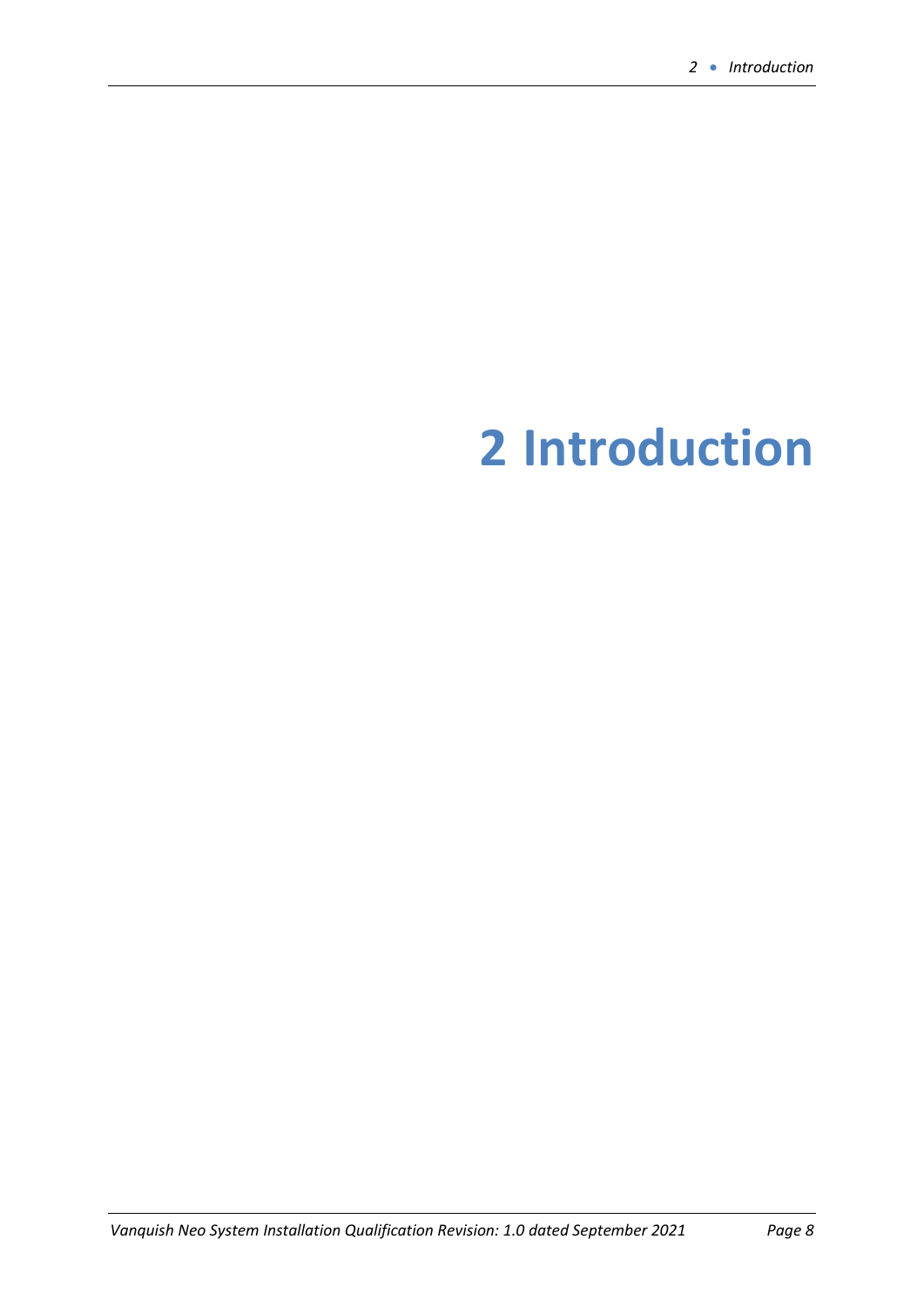# <span id="page-8-0"></span>**2.1 Installation Qualification**

The Vanquish Neo System Installation Qualification is used to confirm that the principle communication between SII for Xcalibur and Chromeleon and the chromatography system corresponds to the expected chromatographic behavior.

The IQ covers all procedures relating to the installation of instruments in a specific environment. Filling in the Installation and Familiarization check lists **is required** for the reporting.

The IQ check lists document the following items:

- The instrument(s) (including all modules and accessories) was (were) delivered as ordered (delivery note, order, agreed specification) and inspected for any signs of damage.
- The appropriate documentation was delivered with the instrument; for example, operating instructions, manufacturer's specification, shipping details, and all materials required for operating the instrument. This can be either in paper or electronic form.
- The required computer hardware and the instrument firmware and software were correctly supplied.
- The selected environment is suitable for the system. There is sufficient space for installation, operation, and supply of the instrument. Appropriate supply and materials (electricity, special gas etc.) are available.
- Information was provided about any health, safety, and environmental issues when operating the instrument. Safety guidelines were provided about which the users were informed.
- The instrument functions perform as expected when first activated. Any deviations are recorded.
- Installation of the instrument was performed according to the manufacturer's guidelines.
- The existing peripheral equipment is correctly connected.
- The chromatographic performance of the instrument is according to the specifications.
- The recommended service, maintenance, calibration, and qualification intervals were specified. A contact was named for performing service work and supplying spare parts.
- Information was provided about the consumable goods required for regular operation.

The installation guidelines are described in the operating instructions for each instrument, but can be extended or changed, as necessary.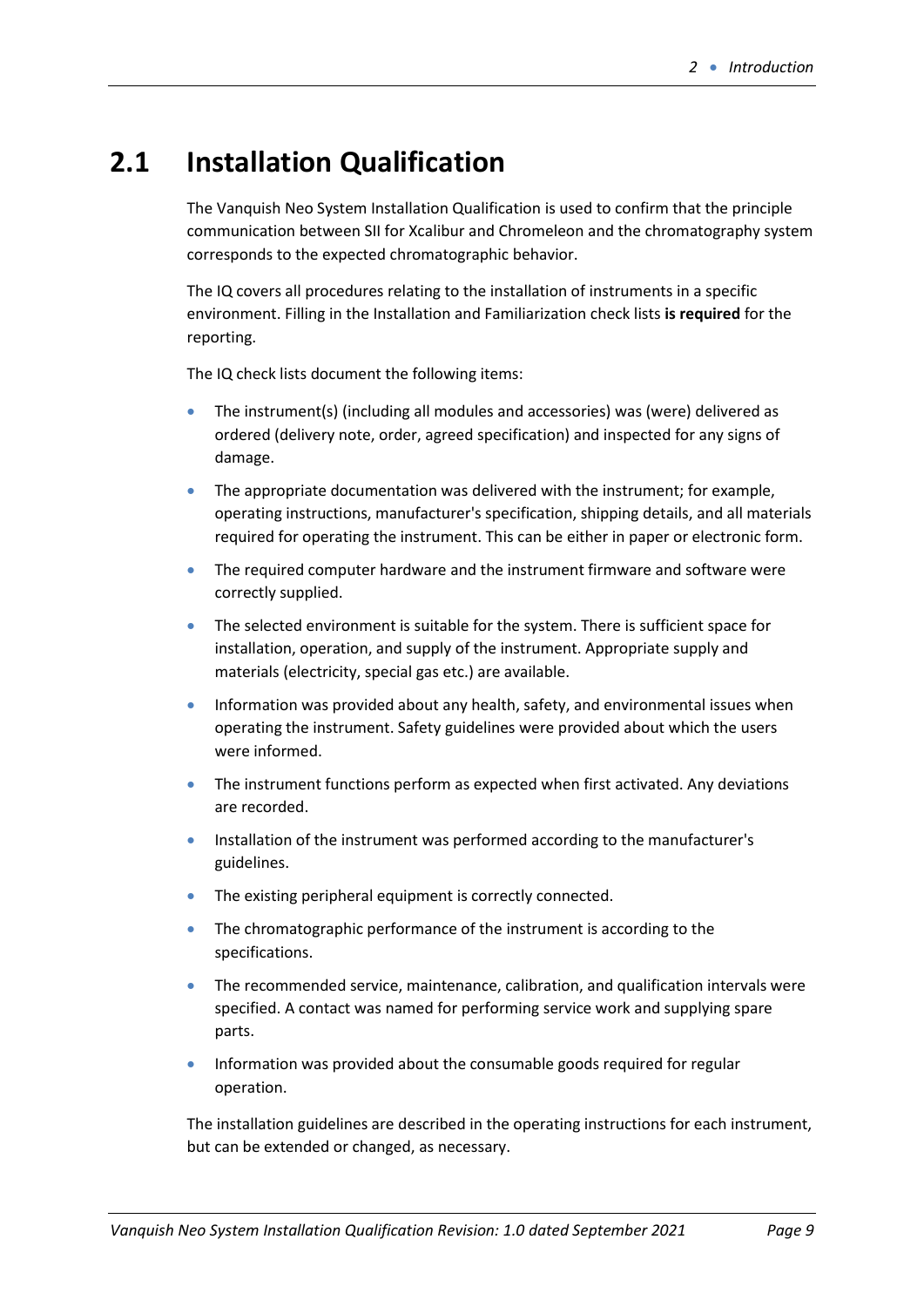## <span id="page-9-0"></span>**2.1.1 Vanquish Neo System IQ: Supported Workflows**

The Vanquish Neo System Installation Qualification can be run in 4 different workflows:

- Direct Injection Nano
- Trap-and-Elute Nano
- Direct Injection Micro
- Trap-and-Elute Micro

**NOTICE** Only **ONE** workflow needs to be done to complete the IQ. More are not required for successful system installation. Additionally, heated Trap-and-Elute is not part of the supported IQ workflows.

The Vanquish Neo System is delivered as a stacked system, preconfigured and connected for *Direct Injection* workflows using Nano flow ranges. The ship kit contains the required materials to change the workflow chosen by the customer. An analytical column must be ordered separately. Details for system preparations are listed in Chapter 3.2.4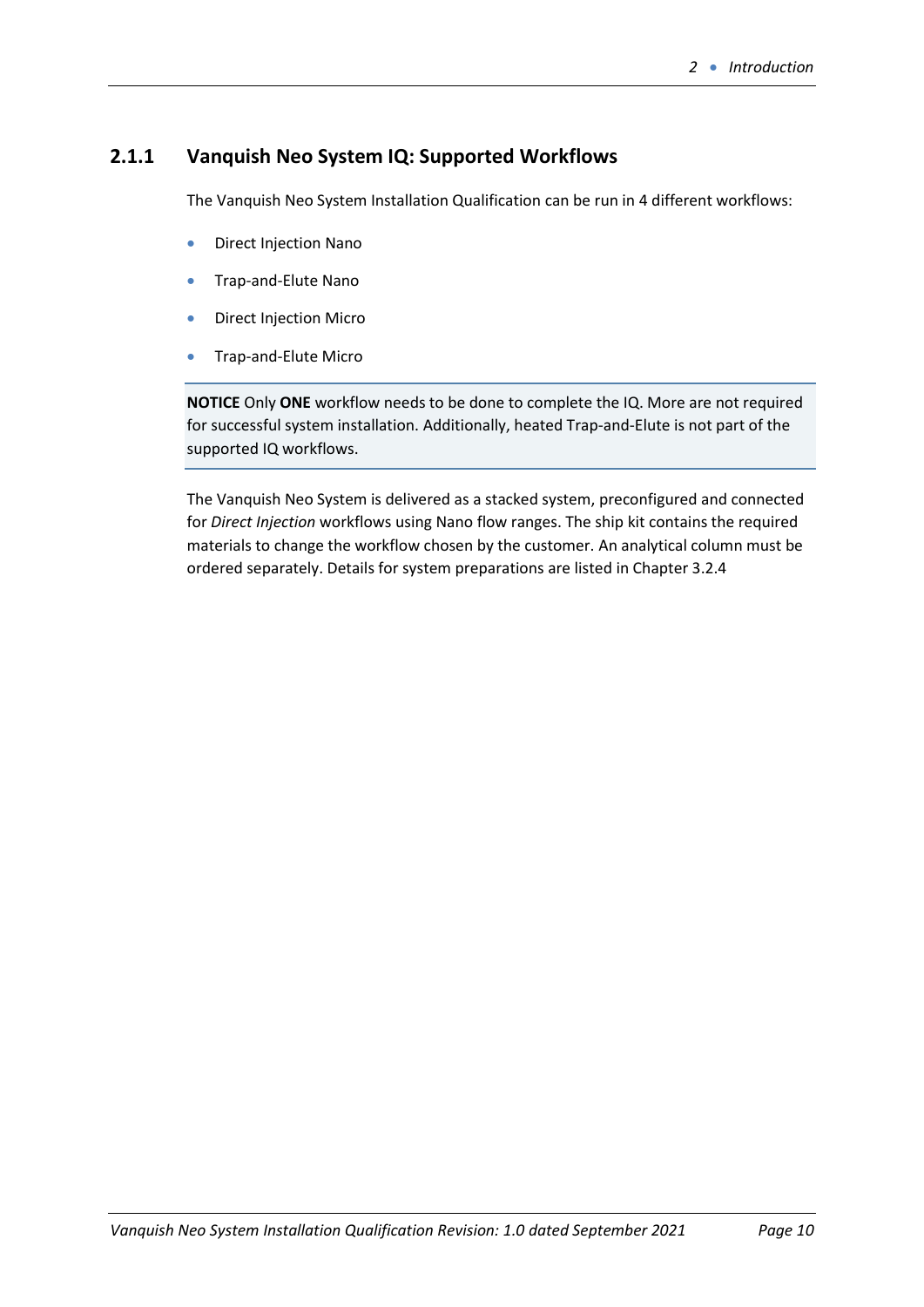# <span id="page-10-0"></span>**2.2 Supported Devices**

The Vanquish Neo System Installation Qualification procedures are optimized for the following devices:

- Vanquish Neo System (Pump, Autosampler, Vanquish User Interface)
- Vanquish Neo System with Column Compartment
- Detectors (Vanquish VWD or Thermo Fisher Scientific Mass Spectrometers)

For these devices, the instrument qualification is performed according to the descriptions in 3.2.4 System preparation and IQ sequence acquisition.

# <span id="page-10-1"></span>**2.3 Known Restrictions**

#### *Chromeleon AutoQ availability*

Currently, no Vanquish Neo System AutoQ is available in the latest Chromeleon 7 release. The instrument qualification method and sequence setup and data evaluation are done manually in the used software.

When controlling the instrument under SII for Xcalibur, the AutoQ functions is per default not available and manual method and sequence setup and data evaluation need to be done as usual.

#### *IQ with thermostatted columns*

The Vanquish Neo System Installation Qualification is optimized for operation with a thermostatted column (i.e. Vanquish Neo System with Column Compartment). Thermal influences of the laboratory environment are known to influence the chromatographic behavior if no thermostatted column is used. Therefore, two IQ retention time precision (%RSD) specifications are set for both a thermostatted and non-thermostatted column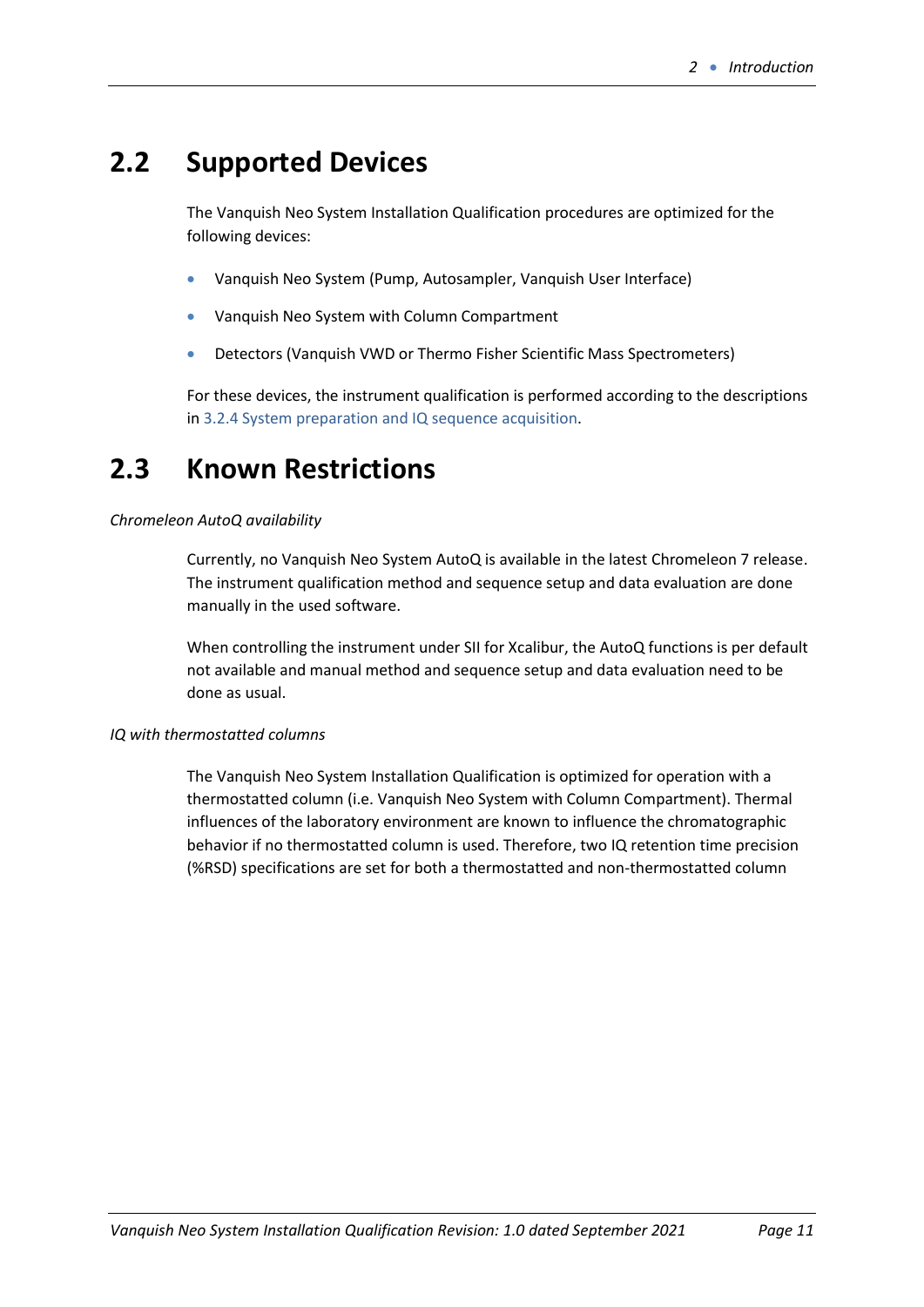# <span id="page-11-0"></span>**3 Requirements and Preparations**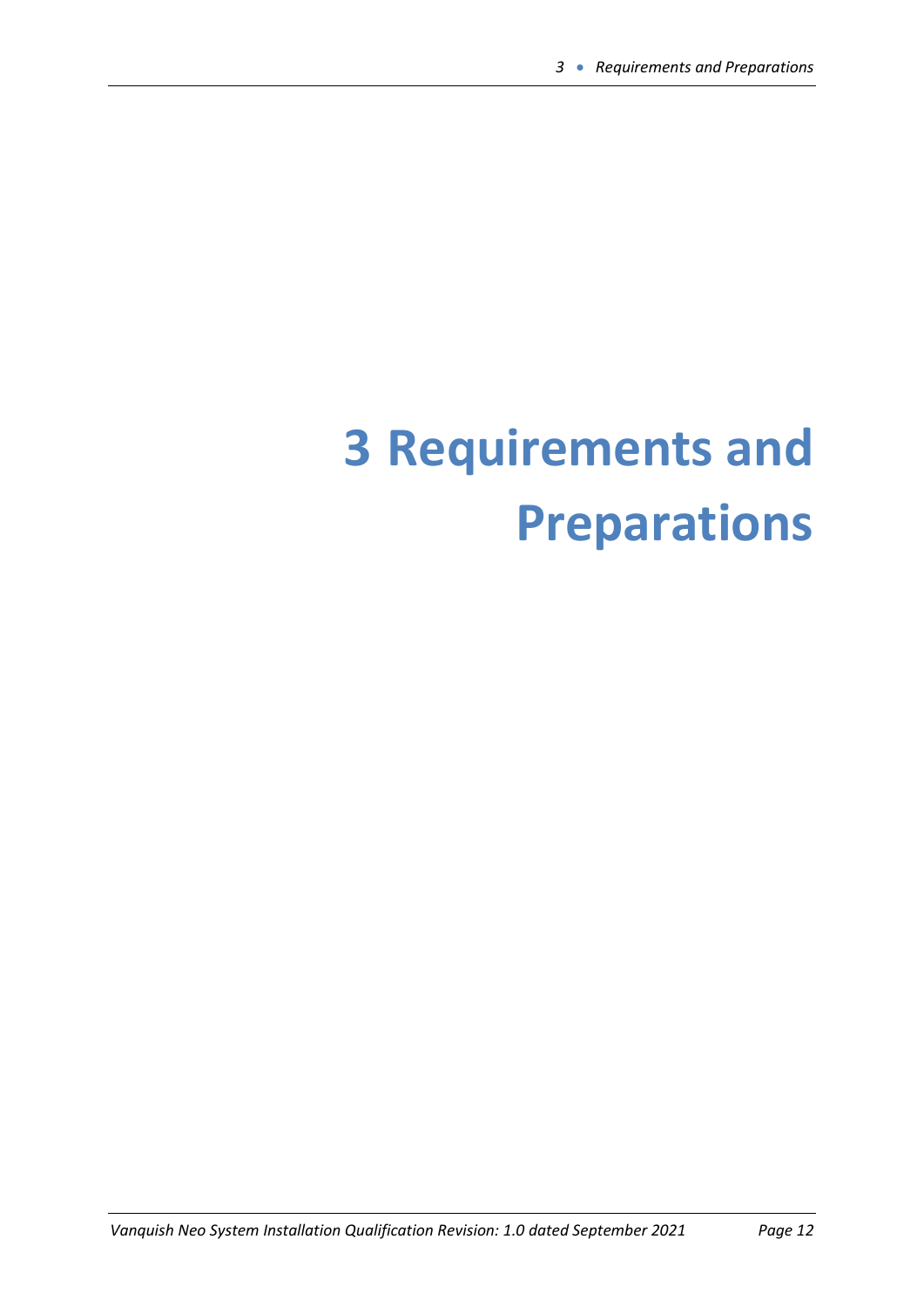# <span id="page-12-0"></span>**3.1 Software Requirement**

Data acquisition must be performed using either one of below software packages:

- Chromeleon 7.2.10 MUd (or higher)
- SII for Xcalibur 1.5.1 (in combination with Xcalibur itself).

Ensure the latest compatible version of software is available and installed. For details, read the latest release notes of each software package.

Additionally, the Vanquish Neo system driver needs to be downloaded and installed separately. Ensure the latest version is used.

# <span id="page-12-1"></span>**3.2 Materials Requirements**

The Vanquish Neo System Installation Qualification primarily considers a mass spectrometer as detector. The Vanquish Neo System is also compatible with an Ultraviolet detector, which is described later in this chapter.

This section lists preparations for specific device components in the LC-MS setup. If details are not listed, they are considered as default setting or standard knowledge.

Please ensure all materials are available onsite before starting the installation qualification procedure. This avoids unnecessary complications and time loss.

## <span id="page-12-2"></span>**3.2.1 Solvents**

Regardless of detector used (UV or MS), always use Optima LC-MS grade solvents for operating the Vanquish Neo System. Use the Optima LC-MS grade premixed solvents where applicable for increased reliability and ease of use.

The following solvents are required:

| <b>Solvent</b>                                              | P/N          |
|-------------------------------------------------------------|--------------|
| Water, Optima™ LC-MS grade                                  | W6-212       |
| Acetonitrile, Optima™ LC-MS grade                           | A955-212     |
| Isopropanol, Optima™ LC-MS grade                            | A461-212     |
| Water with 0.1% Formic Acid, Optima™ LC-MS grade            | LS118-500    |
| 80% Acetonitrile with 0.1% Formic Acid, Optima™ LC-MS grade | LS122-500    |
| Formic Acid (FA), Optima™ LC-MS grade                       | A117-10X1AMP |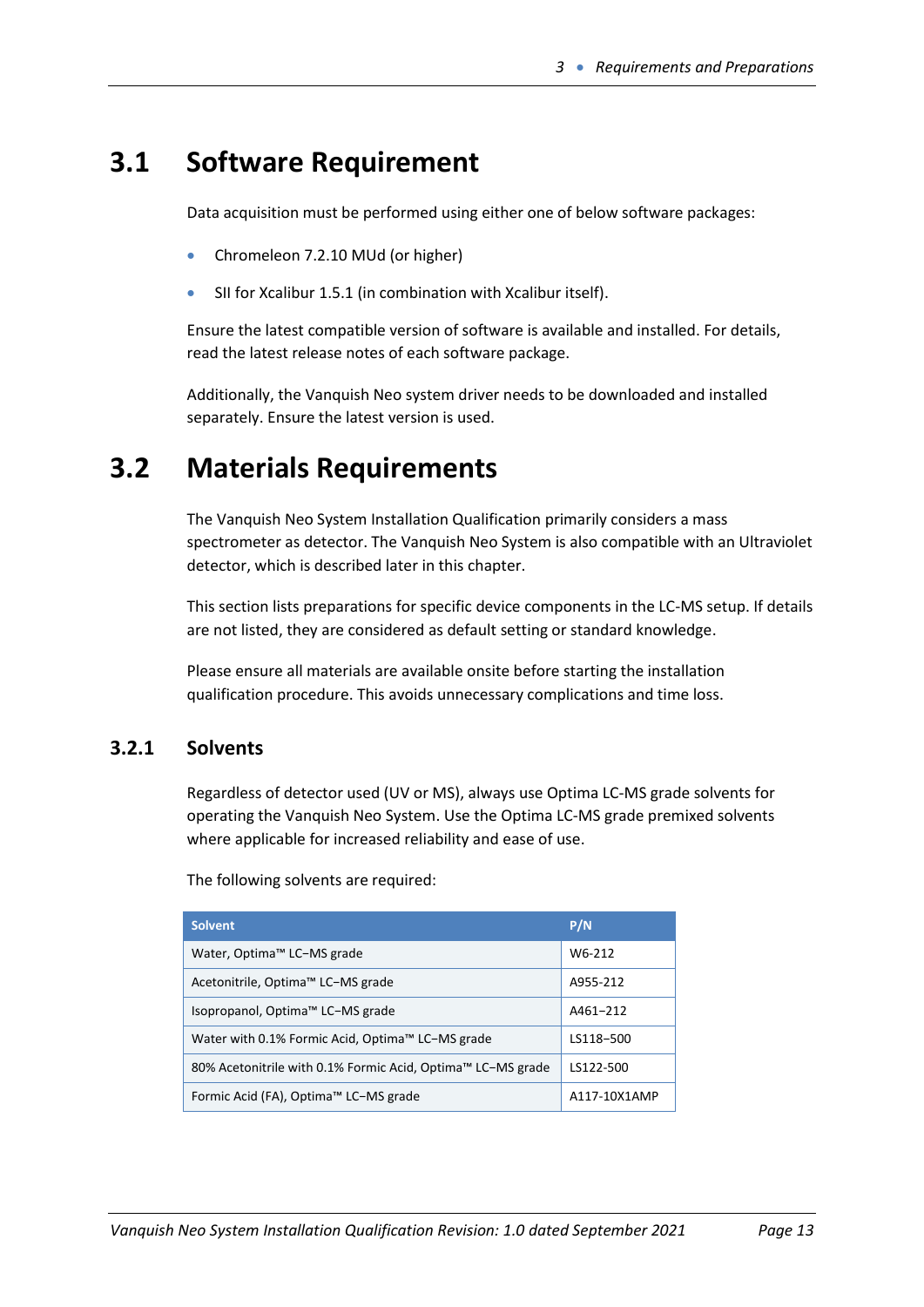#### *Prepare solvents*

When handling the solvents, glassware and fluidic components, use gloves at all times.

- 1) Rinse all solvent bottles thoroughly with high organic, followed by aqueous solvent, before filling with the final solvent.
- 2) Additionally, ultrasonicate all solvent filter parts in a clean beaker glass as followed:
	- ◆ 15 minutes in 80% acetonitrile with 0.1% formic acid
	- ◆ 15 minutes in 100% water + 0.1 % formic acid
- 3) Continue to prepare the following mobile phase and wash solvents:

| <b>Solvent type</b> | P/N                                         |
|---------------------|---------------------------------------------|
| Mobile phase A      | 100% water $+0.1$ % formic acid             |
| Mobile phase B      | 80% acetonitrile with 0.1% formic acid      |
| Rear seal wash      | 75% isopropanol in water + 0.1% formic acid |
| Weak wash solvent   | 100% water $+0.1$ % formic acid             |
| Strong wash solvent | 80% acetonitrile with 0.1% formic acid      |

4) Install the prepared solvents and solvent filters on their appropriate location on top of the solvent rack.

## <span id="page-13-0"></span>**3.2.2 Cytochrome C Digest and Blank**

Cytochrome C Digest (P/N 161089) is used as IQ Standard and is delivered in the Vanquish Neo system Ship Kit. The procedure for sample preparation depends on the system flow range configuration used for the IQ (NAN vs MIC).

Note that the stock solution can be stored at 7°C for a few days or at -20°C for longer period. The dry standard can be stored at -20°C for longer period.

#### *Prepare an 8 pmol/µl stock solution*

- 1) Add 200  $\mu$ l 95% H<sub>2</sub>O / 5% ACN + 0.1% FA to the Cytochrome C digest vial.
- 2) Sonicate for 20 minutes and vortex (mix) briefly.

#### *For MIC flow range*

3) Transfer 100 µl stock solution into an autosampler vial.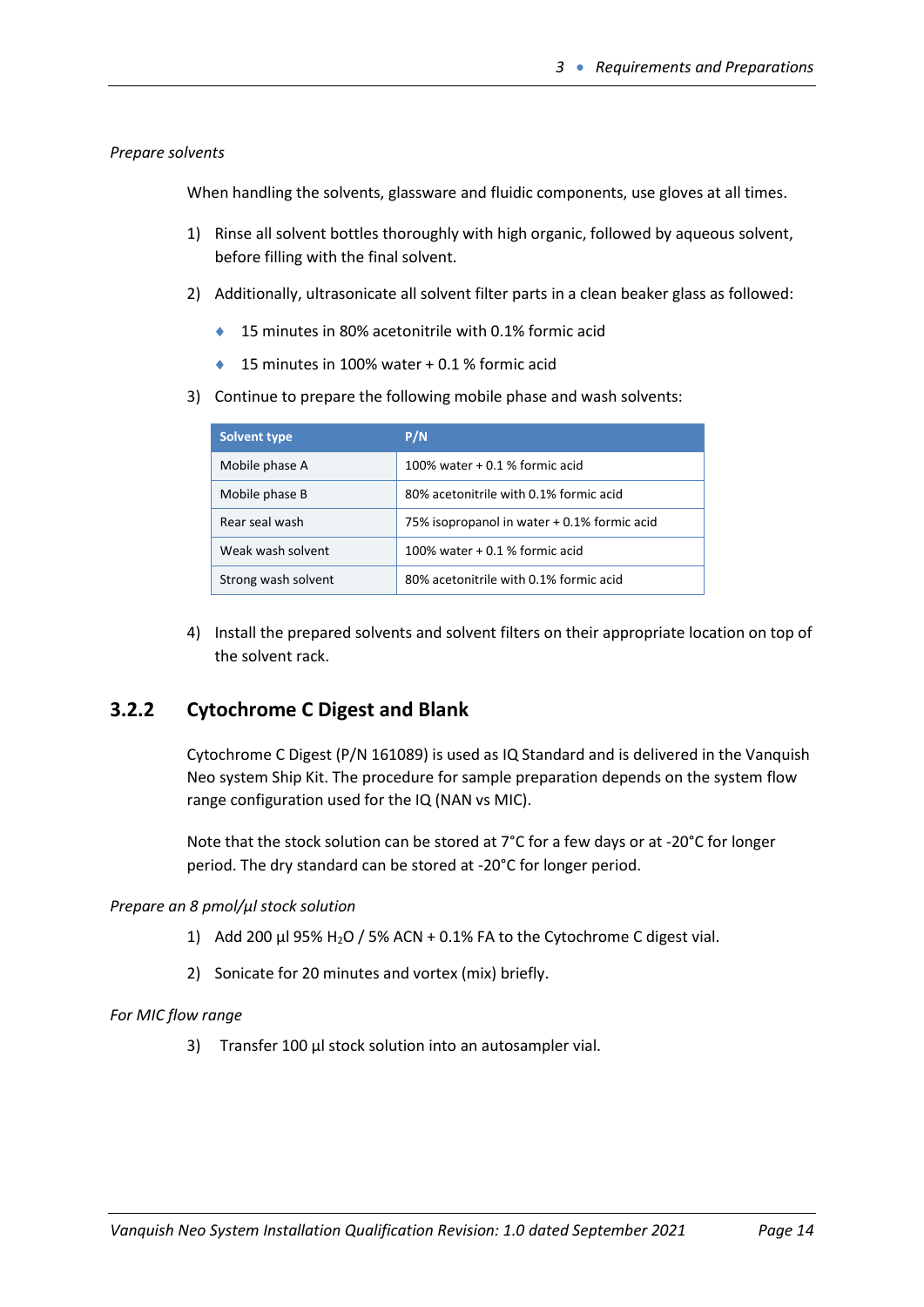*For NAN flow range, dilute the stock solution to 1 pmol/µl:*

- 4) Add 100 µL stock solution to 700 µL H<sub>2</sub>O + 0.1% FA into a separate vial and mix.
- 5) Transfer 100  $\mu$ l 1 pmol/ $\mu$ l solution into an autosampler vial.
- 6) Place the prepared Cytochrome C digest sample in the autosampler.
- 7) Fill a second autosampler vial with mobile phase A and place in the autosampler.

## <span id="page-14-0"></span>**3.2.3 Analytical Columns and Trap Column Cartridge**

An analytical column is not included with the Vanquish Neo System delivery. An analytical column needs to be ordered separately prior to the installation. The required IQ column is dependent on the flow range and ion source used.

A trap column cartridge and a holder are delivered in the ship kit with the system. This Trap column is compatible with all settable flow ranges of the Vanquish Neo System.

#### *IQ using LC-MS setup*

| <b>Flow range</b> | <b>Ion Source</b>         | <b>Column</b>                                            | <b>Part Number</b> |
|-------------------|---------------------------|----------------------------------------------------------|--------------------|
| Nano              | <b>EASY-Spray Source</b>  | EASY-SPRAY PEPMAP NEO C18                                | ES75150PN          |
|                   |                           | 2UM 75UMX150MM 1500 BAR                                  |                    |
| Nano              | Nanospray Flex Ion Source | Double Nano Viper PEPMAP NEO C18                         | DNV75150PN         |
|                   |                           | 2UM 75UMX150MM 1500 BAR                                  |                    |
|                   |                           | $1/16$ " to $1/32$ " microtight adapter                  | 00109-02-00055     |
|                   |                           | Stainless steel emitters                                 | ES542              |
| Micro             | HESI / Optamax Ion Source | Pepmap RSLC C18                                          | 164711             |
|                   |                           | 2UM 1 MM x 150 MM                                        |                    |
| All               | n.a.                      | PepMap 100 C18 Column, 5µm,<br>0.3x5mm, 1500 bar         | 174500             |
|                   |                           |                                                          |                    |
|                   |                           | Trap Column Cartridge Holders with<br>nanoViper Fittings | 174502             |

The following options for an **LC-MS setup** are available:

**Notice** For using the HESI / Optamax source for MIC flow range, ensure that the **OPTON-30697** kit is installed.

This includes the 50  $\mu$ m ID needle insert, compatible up to 100  $\mu$ I/min.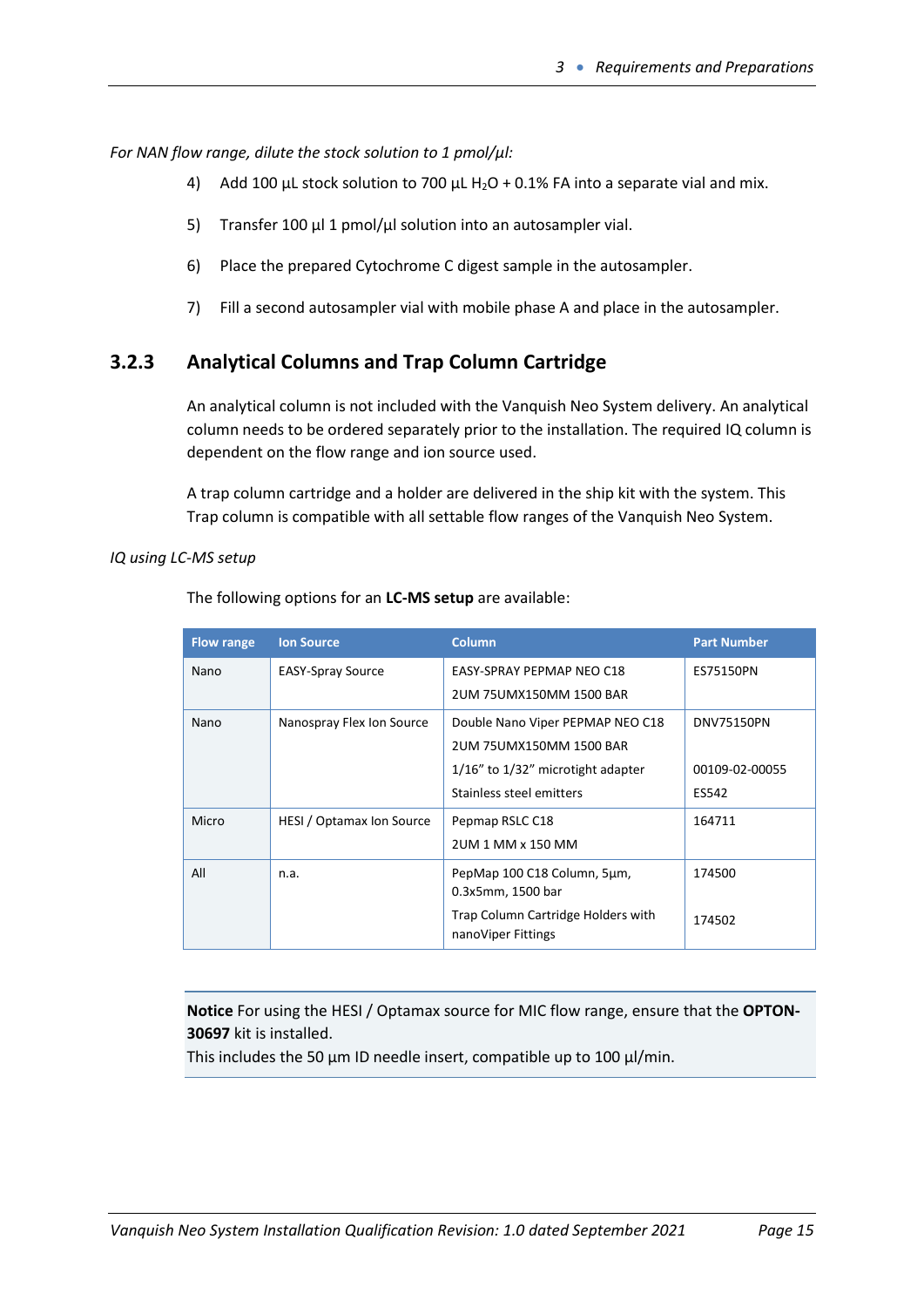#### *IQ using LC-UV setup*

If an IQ is chosen with LC-UV, only linear Pepmap Neo column formats are compatible. No EASY-Spray columns can be integrated with the specific UV flow cell. However, for the connections, additional parts are required. The following columns and connectors need to be ordered prior to the IQ.

| <b>Flow range</b> | UV Cell                                                            | <b>Column/Accessory</b>                                                                                                                   | <b>Part Number</b>                           |
|-------------------|--------------------------------------------------------------------|-------------------------------------------------------------------------------------------------------------------------------------------|----------------------------------------------|
| Nano              | 3 nL, 20 MPa, fused silica,<br>PTFE tubing connection<br>6074.0270 | Double Nano Viper PEPMAP NEO C18<br>2UM 75UMX150MM 1500 BAR<br>$1/16$ " to $1/32$ " microtight adapter<br>Black sleeves 280um ID 1/32" OD | <b>DNV75150PN</b><br>00109-02-00055<br>SC903 |
| Micro             | 45 nL, 30 MPa, fused silica,<br>nanoViper connection<br>6074.0285  | Pepmap RSLC C18<br>2UM 1 MM x 150 MM                                                                                                      | 164711                                       |

## <span id="page-15-0"></span>**3.2.4 System Preparation and IQ Sequence Acquisition**

The Vanquish Neo System is delivered with all required tubing and capillaries for "Direct Injection" in Nano flow range installed. Follow the *Vanquish Neo System Operating Manual (P/N 4822.5001-EN-1.0)* to complete the hardware installation.

### *3.2.4.1 Vanquish Neo System Preparation Direct Injection Nano*

- 1) Ensure the latest version of driver and software is installed on the acquisition PC.
- 2) Ensure the latest version of firmware is installed on the instrument.
- 3) Via the Vanquish User Interface, execute the following scripts in this order:
	- a) A01: Set Solvent Pump Solvent Types (**A: H2O & B: ACN80**)
	- b) A02: Auto Start Up with "Diagnostics: **activated"**
	- c) A03: Set Separation Column Type
	- d) A04: Set Separation Column Specifications

Once completed, the Vanquish Neo System is ready for running the IQ samples.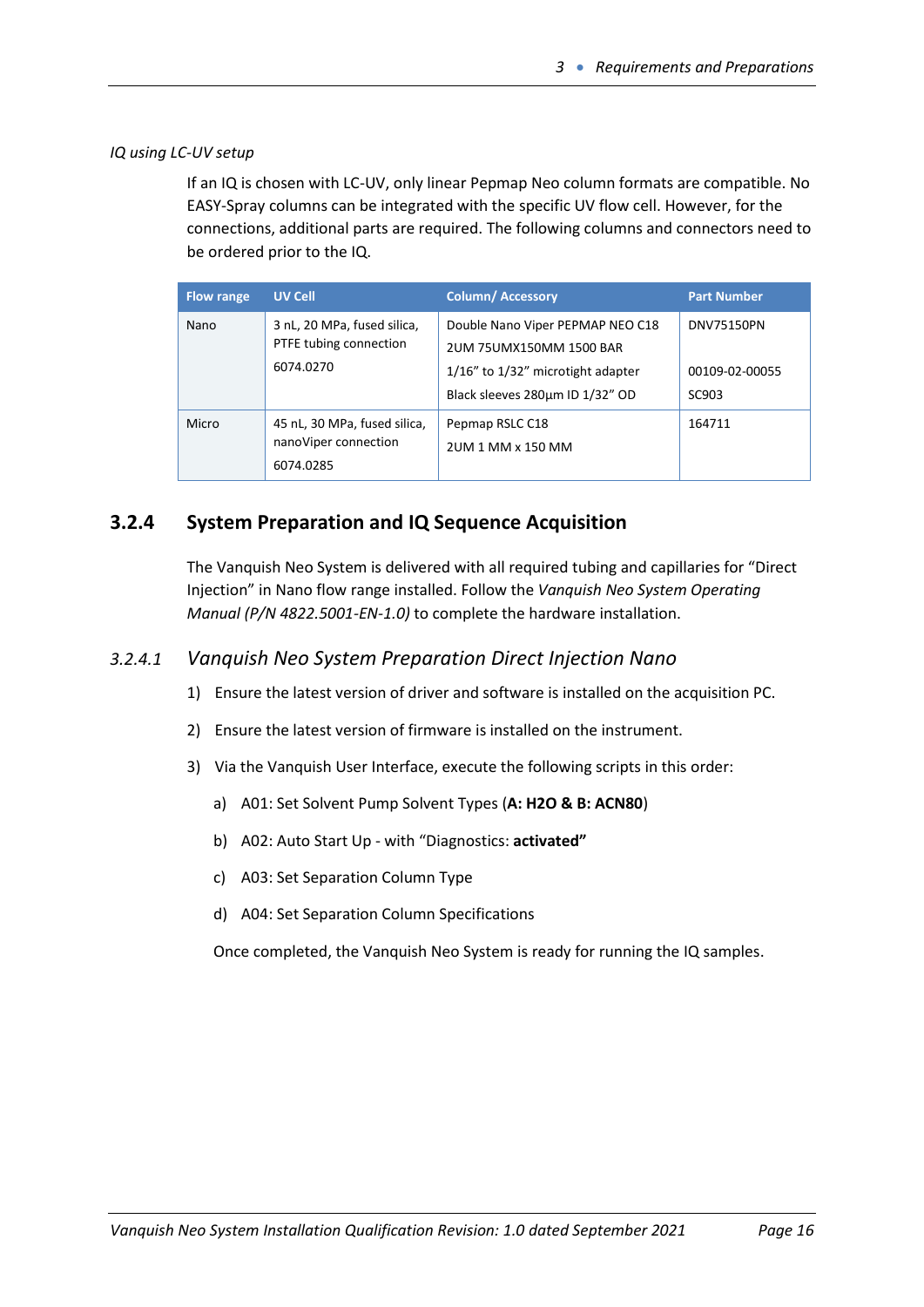4) Program the acquisition method via the CM7 via the Instrument Method Wizard or the Xcalibur Method Editor. Use the following parameters:

| <b>LC Parameter</b>         | <b>Value / Action</b>             |                                                                                                        |      |
|-----------------------------|-----------------------------------|--------------------------------------------------------------------------------------------------------|------|
| Runtime                     | 20.00 min                         |                                                                                                        |      |
| <b>Diagnostics Channels</b> | Default                           |                                                                                                        |      |
| Fluidic setup               | Verify all information is correct |                                                                                                        |      |
| Solvents                    |                                   | Verify the solvents are correctly set                                                                  |      |
| <b>Flow Gradient</b>        |                                   | Note: only the following parameters need to be<br>entered. The remainder will be filled automatically. |      |
|                             |                                   | Run                                                                                                    |      |
|                             | Duration (min)                    | Flow (µl/min)                                                                                          | %B   |
|                             | 0.000                             | 0.350                                                                                                  | 1.0  |
|                             | 0.100                             | 0.350                                                                                                  | 4.0  |
|                             | 13.900                            | 0.350                                                                                                  | 35.0 |
|                             | <b>Column Wash</b>                |                                                                                                        |      |
|                             | 0.100                             | 0.350                                                                                                  | 99.0 |
|                             | 5.900                             | 0.350                                                                                                  | 99.0 |
| <b>Wash Solvent Names</b>   | <b>Default</b>                    |                                                                                                        |      |
| Temperature Control         | Activate and set to "7.0 °C"      |                                                                                                        |      |
| <b>Fast loading</b>         | Activate the checkbox             |                                                                                                        |      |
| Mode                        | PressureControl                   |                                                                                                        |      |
| Pressure                    | 1500 bar                          |                                                                                                        |      |
| <b>Loading Volume</b>       | Automatic                         |                                                                                                        |      |
| Fast equilibration          | Activate the checkbox             |                                                                                                        |      |
| Mode                        | PressureControl                   |                                                                                                        |      |
| Pressure                    | 1500 bar                          |                                                                                                        |      |
| <b>Equilibration Factor</b> | $\overline{2}$                    |                                                                                                        |      |

5) Once completed, finish the wizard, navigate in the method overview to the "Sampler" node, and verify the "*Vial Bottom Detection*" function is activated.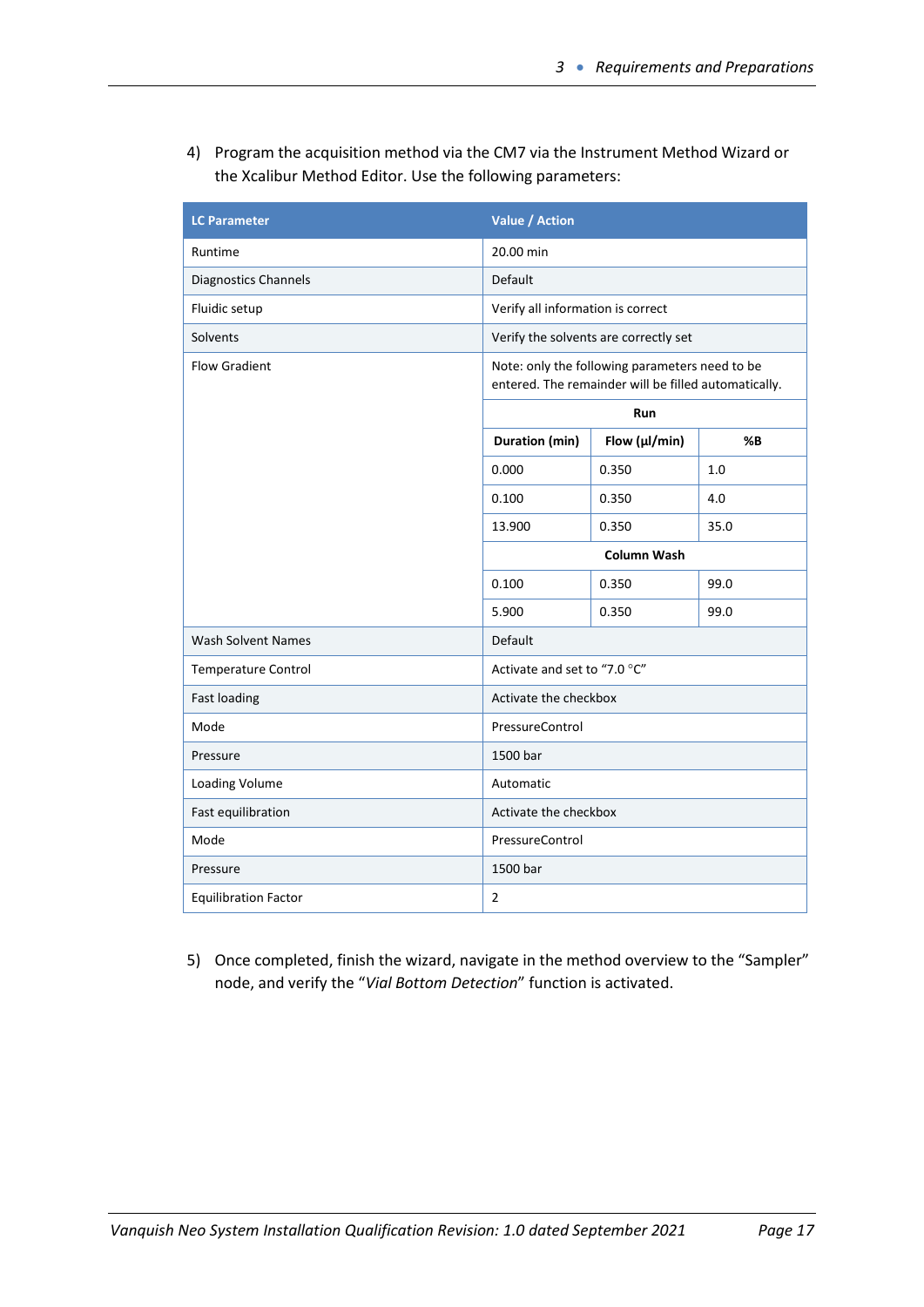6) Setup the MS detector parameters in the method. Use the parameters listed below, leave all other parameters as default for the specific MS detector used.

| <b>MS Source and Scan Parameter</b> | Value / Action  |
|-------------------------------------|-----------------|
| Method duration                     | 20.00 min       |
| Ionization mode                     | Positive        |
| Voltage                             | 1900 V          |
| Ion transfer Tube Temp              | 275 $\degree$ C |
| Start and End time                  | $0 - 20$ min    |
| Scan Range                          | $375 - 1200$    |

- 7) Save the method and proceed to setup the sequence table.
- 8) Setup and run an injection sequence of 1  $\mu$  per sample injection in this order:
	- a) Blank
	- b) 12 x Cytochrome C
	- c) Blank

#### *3.2.4.2 Vanquish Neo System Preparation Trap-and-Elute Nano*

- 1) Follow steps 1, 2 and 3 of "*3.2.4.1 Vanquish Neo System Preparation Direct Injection Nano*".
- 2) Via the Vanquish User Interface, execute the following scripts in this order:
	- a) A05: Set Trap Column Specifications → Set Support Backward Flush to "**Yes**"
	- b) A06: Change Fluidics / Workflow
- 3) For the script A06: Change Fluidics / Workflow, select "*Fluidics: "Nano/Cap*" and "*Workflow: Trap-and-Elute*". Follow all instructions provided on the VUI to change the fluidics accordingly.

**TIP** All required components to change the fluidic setup are provided in the Vanquish Neo System Ship Kit.

Once completed, the Vanquish Neo System is ready for running the IQ samples.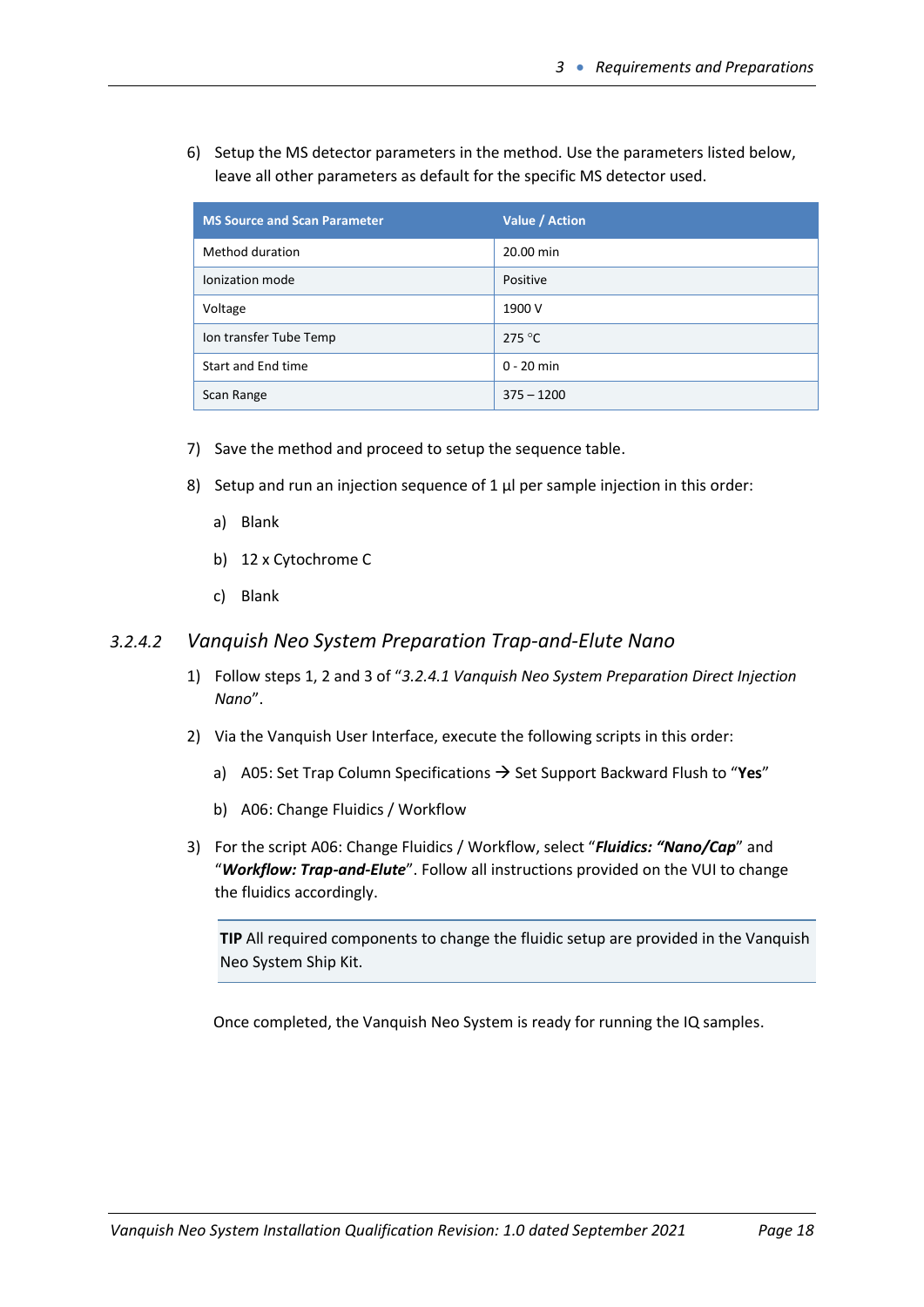4) Program the acquisition method via the CM7 via the Instrument Method Wizard or the Xcalibur Method Editor. Use the following parameters:

| <b>Parameter</b>                      | Value / action                                                                                         |                                                    |      |
|---------------------------------------|--------------------------------------------------------------------------------------------------------|----------------------------------------------------|------|
| Runtime                               | 20.00 min                                                                                              |                                                    |      |
| Diagnostics Channels                  | Default                                                                                                |                                                    |      |
| Fluidic setup                         |                                                                                                        | Verify all information is correct for both columns |      |
| Solvents                              |                                                                                                        | Verify the solvents are correctly set              |      |
| <b>Flow Gradient</b>                  | Note: only the following parameters need to be<br>entered. The remainder will be filled automatically. |                                                    |      |
|                                       |                                                                                                        | Run                                                |      |
|                                       | Duration (min)                                                                                         | Flow (µl/min)                                      | %В   |
|                                       | 0.000                                                                                                  | 0.350                                              | 1.0  |
|                                       | 0.100                                                                                                  | 0.350                                              | 4.0  |
|                                       | 13.900                                                                                                 | 0.350                                              | 35.0 |
|                                       | Column Wash                                                                                            |                                                    |      |
|                                       | 0.100                                                                                                  | 0.350                                              | 99.0 |
|                                       | 5.900                                                                                                  | 0.350                                              | 99.0 |
| <b>Wash Solvent Names</b>             | Default                                                                                                |                                                    |      |
| <b>Temperature Control</b>            | Activate and set to "7.0 °C"                                                                           |                                                    |      |
| Loading Parameters $\rightarrow$ Mode | FlowControl                                                                                            |                                                    |      |
| Flow                                  | $60 \mu$ /min                                                                                          |                                                    |      |
| Loading Volume                        | Automatic                                                                                              |                                                    |      |
| Fast equilibration                    | Activate the checkbox                                                                                  |                                                    |      |
| Mode                                  | PressureControl                                                                                        |                                                    |      |
| Pressure                              | 1500 bar                                                                                               |                                                    |      |
| <b>Equilibration Factor</b>           | $\overline{2}$                                                                                         |                                                    |      |
| Fast Wash and Equilibration           | Activate the checkbox                                                                                  |                                                    |      |
| Wash Factor                           | 100                                                                                                    |                                                    |      |
| <b>Equilibration Factor</b>           | Automatic                                                                                              |                                                    |      |
| Mode                                  | Flow Control                                                                                           |                                                    |      |
| Flow                                  | 120 μl/min                                                                                             |                                                    |      |

5) Once completed, finish the wizard, navigate in the method overview to the "Sampler" node, and activate "*Vial Bottom Detection*" function. Also ensure the Trap Column is set to "*Backward*" Trap Flush Direction.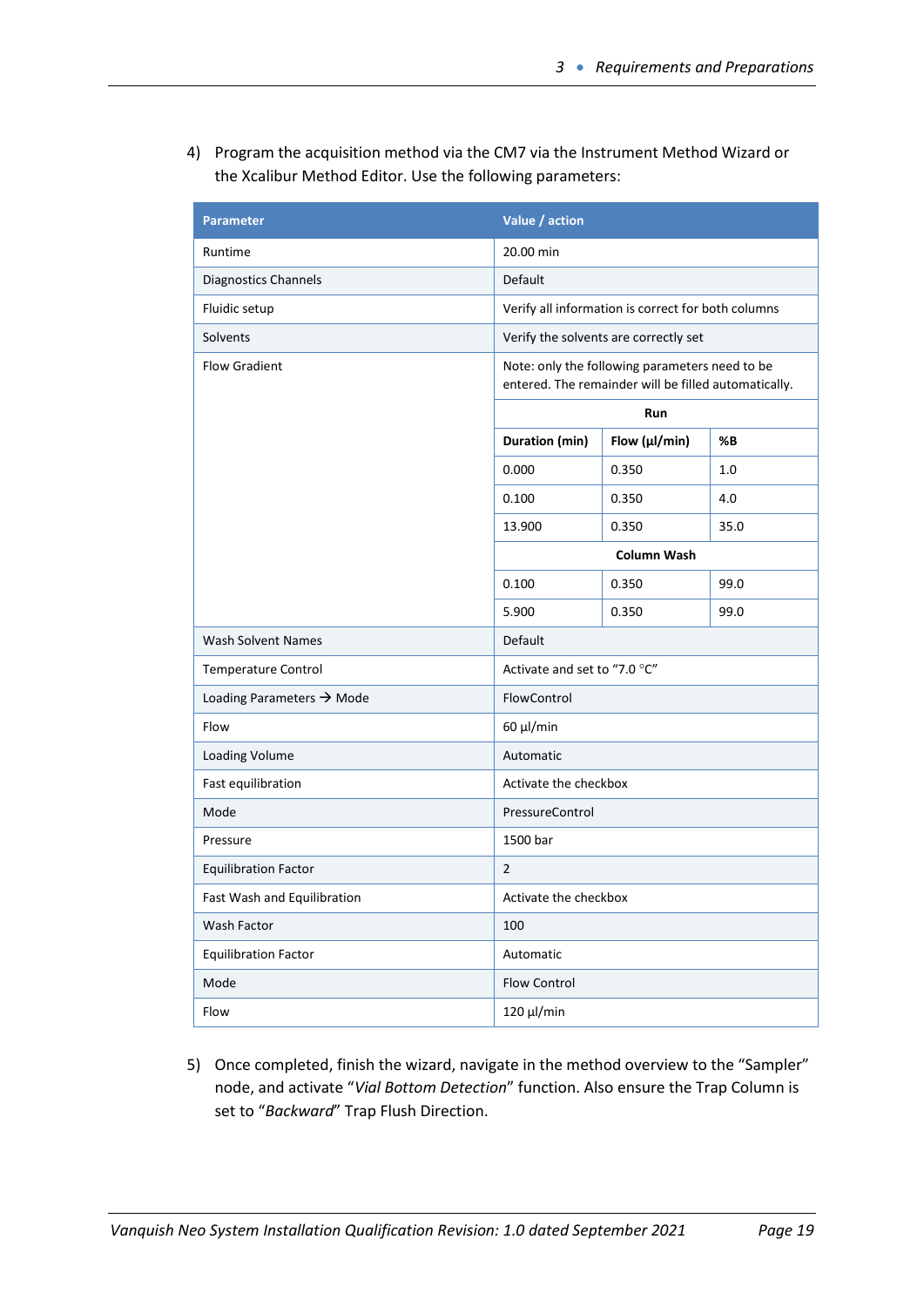- 6) Setup the MS detector parameters in the method. Use the parameters listed for "*3.2.4.1 Vanquish Neo System Preparation Direct Injection Nano*", leave all other parameters as default for the specific MS detector used.
- 7) Save the method and proceed to setup the sequence table.
- 8) Setup and run an injection sequence of  $1 \mu$  per sample injection in this order:
	- a) Blank
	- b) 12 x Cytochrome C
	- c) Blank

#### *3.2.4.3 Vanquish Neo System Preparation Direct Injection Micro*

- 1) Follow steps 1, 2 and 3 of "3.2.4.1 Vanquish Neo System Preparation Direct Injection *NAN*".
- 2) Via the Vanquish User Interface, execute script A06: Change Fluidics / Workflow.
- 3) Select "*Fluidics: Micro*" and "*Workflow: Direct Injection*". Follow then all instructions provided to change the fluidics.

**TIP** All required components to change the fluidic setup are provided in the Vanquish Neo System Ship Kit. From Nano/Cap to Micro, change the 20 µm capillaries to 50 µm capillaries as detailed by the script.

Once completed, the Vanquish Neo System is ready for running the IQ samples.

4) Program the acquisition method via the CM7 via the Instrument Method Wizard or the Xcalibur Method Editor. Use the following parameters:

| <b>Parameter</b>     | Value / action                                                                                          |                                                    |      |  |
|----------------------|---------------------------------------------------------------------------------------------------------|----------------------------------------------------|------|--|
| Runtime              | 20.00 min                                                                                               |                                                    |      |  |
| Diagnostics Channels | <b>Default</b>                                                                                          |                                                    |      |  |
| Fluidic setup        |                                                                                                         | Verify all information is correct for both columns |      |  |
| Solvents             | Verify the solvents are correctly set                                                                   |                                                    |      |  |
| <b>Flow Gradient</b> | Note: only the following parameters need to be.<br>entered. The remainder will be filled automatically. |                                                    |      |  |
|                      | Run                                                                                                     |                                                    |      |  |
|                      | Duration (min)                                                                                          | Flow $(\mu$ /min)                                  | %В   |  |
|                      | 0.000                                                                                                   | 50                                                 | 1.0  |  |
|                      | 0.100                                                                                                   | 50                                                 | 4.0  |  |
|                      | 13.900                                                                                                  | 50                                                 | 35.0 |  |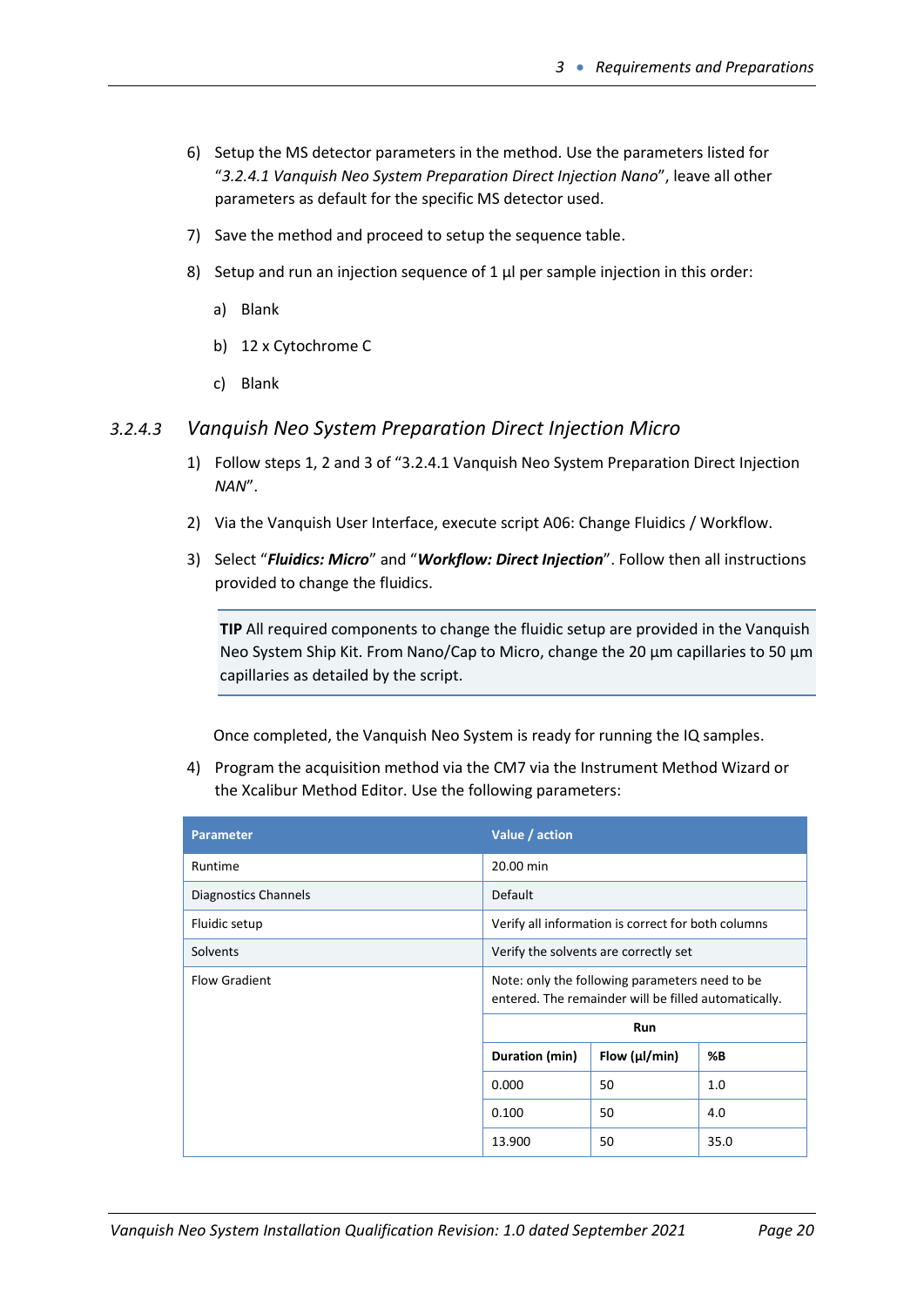| <b>Parameter</b>                      | Value / action               |    |      |
|---------------------------------------|------------------------------|----|------|
|                                       | <b>Column Wash</b>           |    |      |
|                                       | 0.100                        | 50 | 99.0 |
|                                       | 5.900                        | 50 | 99.0 |
| <b>Wash Solvent Names</b>             | Default                      |    |      |
| <b>Temperature Control</b>            | Activate and set to "7.0 °C" |    |      |
| Loading Parameters $\rightarrow$ Mode | PressureControl              |    |      |
| Pressure                              | 800 bar                      |    |      |
| Loading Volume                        | Automatic                    |    |      |
| Fast equilibration                    | Activate the checkbox        |    |      |
| Mode                                  | PressureControl              |    |      |
| Pressure                              | 1200 bar                     |    |      |
| <b>Equilibration Factor</b>           | $\overline{2}$               |    |      |

- 5) Once completed, finish the wizard, navigate in the method overview to the "Sampler" node, and activate "*Vial Bottom Detection*" function.
- 6) Setup the MS detector parameters in the method. Use the parameters listed for "*3.2.4.1 Vanquish Neo System Preparation Direct Injection NAN*", leave all other parameters as default for the specific MS detector used.
- 7) Save the method and proceed to setup the sequence table.
- 8) Setup and run an injection sequence of  $1 \mu$  per sample injection in this order:
	- a) Blank
	- b) 12 x Cytochrome C
	- c) Blank

#### *3.2.4.4 Vanquish Neo System Preparation Trap-and-Elute Micro*

- 1) Follow steps 1, 2 and 3 of "3.2.4.1 Vanquish Neo System Preparation Direct Injection *NAN*".
- 2) Via the Vanquish User Interface, execute the following scripts in this order:
	- a) A5: Set Trap Column Specifications  $\rightarrow$  Set Support Backward Flush to "Yes"
	- b) A6: Change Fluidics / workflow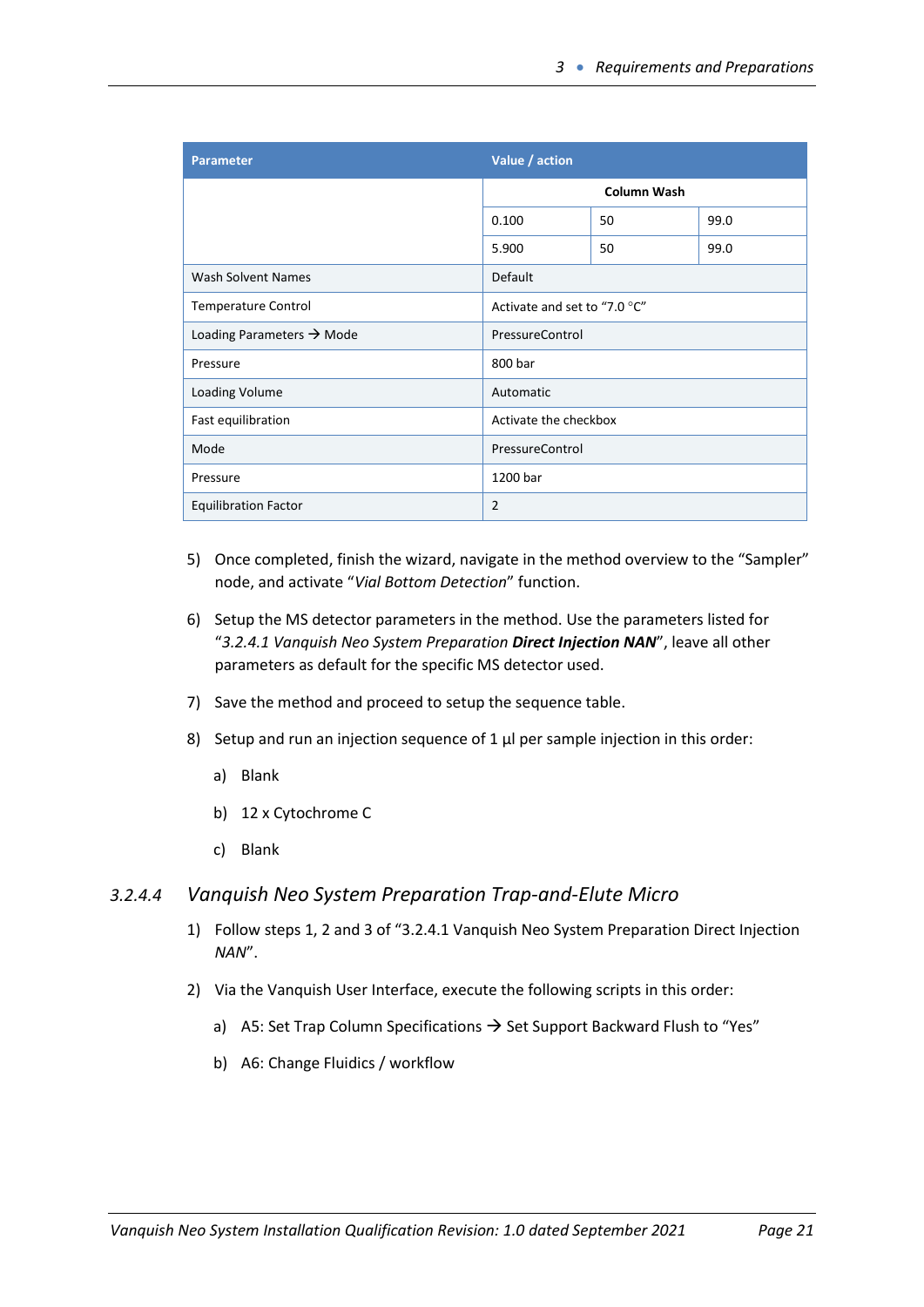3) Select "*Fluidics: Micro*" and "*Workflow: Trap-and-Elute*". Follow all instructions provided to change the fluidics.

**TIP** All required components to change the fluidic setup are provided in the Vanquish Neo System Ship Kit.

Once completed, the Vanquish Neo System is ready for running the IQ samples

4) Program the acquisition method via the CM7 via the Instrument Method Wizard or the Xcalibur Method Editor. Use the following parameters:

| <b>Parameter</b>                      | Value / action                                                                                         |                                                    |      |  |
|---------------------------------------|--------------------------------------------------------------------------------------------------------|----------------------------------------------------|------|--|
| Runtime                               | 20.00 min                                                                                              |                                                    |      |  |
| Diagnostics Channels                  | Default                                                                                                |                                                    |      |  |
| Fluidic setup                         |                                                                                                        | Verify all information is correct for both columns |      |  |
| Solvents                              | Verify the solvents are correctly set                                                                  |                                                    |      |  |
| <b>Flow Gradient</b>                  | Note: only the following parameters need to be<br>entered. The remainder will be filled automatically. |                                                    |      |  |
|                                       |                                                                                                        | Run                                                |      |  |
|                                       | Duration (min)                                                                                         | Flow (µl/min)                                      | %B   |  |
|                                       | 0.000                                                                                                  | 50                                                 | 1.0  |  |
|                                       | 0.100                                                                                                  | 50                                                 | 4.0  |  |
|                                       | 13.900                                                                                                 | 50                                                 | 35.0 |  |
|                                       | <b>Column Wash</b>                                                                                     |                                                    |      |  |
|                                       | 0.100                                                                                                  | 50                                                 | 99.0 |  |
|                                       | 5.900                                                                                                  | 50                                                 | 99.0 |  |
| <b>Wash Solvent Names</b>             | Default                                                                                                |                                                    |      |  |
| Temperature Control                   | Activate and set to "7.0 °C"                                                                           |                                                    |      |  |
| Loading Parameters $\rightarrow$ Mode | FlowControl                                                                                            |                                                    |      |  |
| Flow                                  | $60 \mu$ /min                                                                                          |                                                    |      |  |
| Loading Volume                        | Automatic                                                                                              |                                                    |      |  |
| Fast equilibration                    | Activate the checkbox                                                                                  |                                                    |      |  |
| Mode                                  | PressureControl                                                                                        |                                                    |      |  |
| Pressure                              | 800 bar                                                                                                |                                                    |      |  |
| <b>Equilibration Factor</b>           | $\overline{2}$                                                                                         |                                                    |      |  |
| Fast Wash and Equilibration           | Activate the checkbox                                                                                  |                                                    |      |  |
| Wash Factor                           | 100                                                                                                    |                                                    |      |  |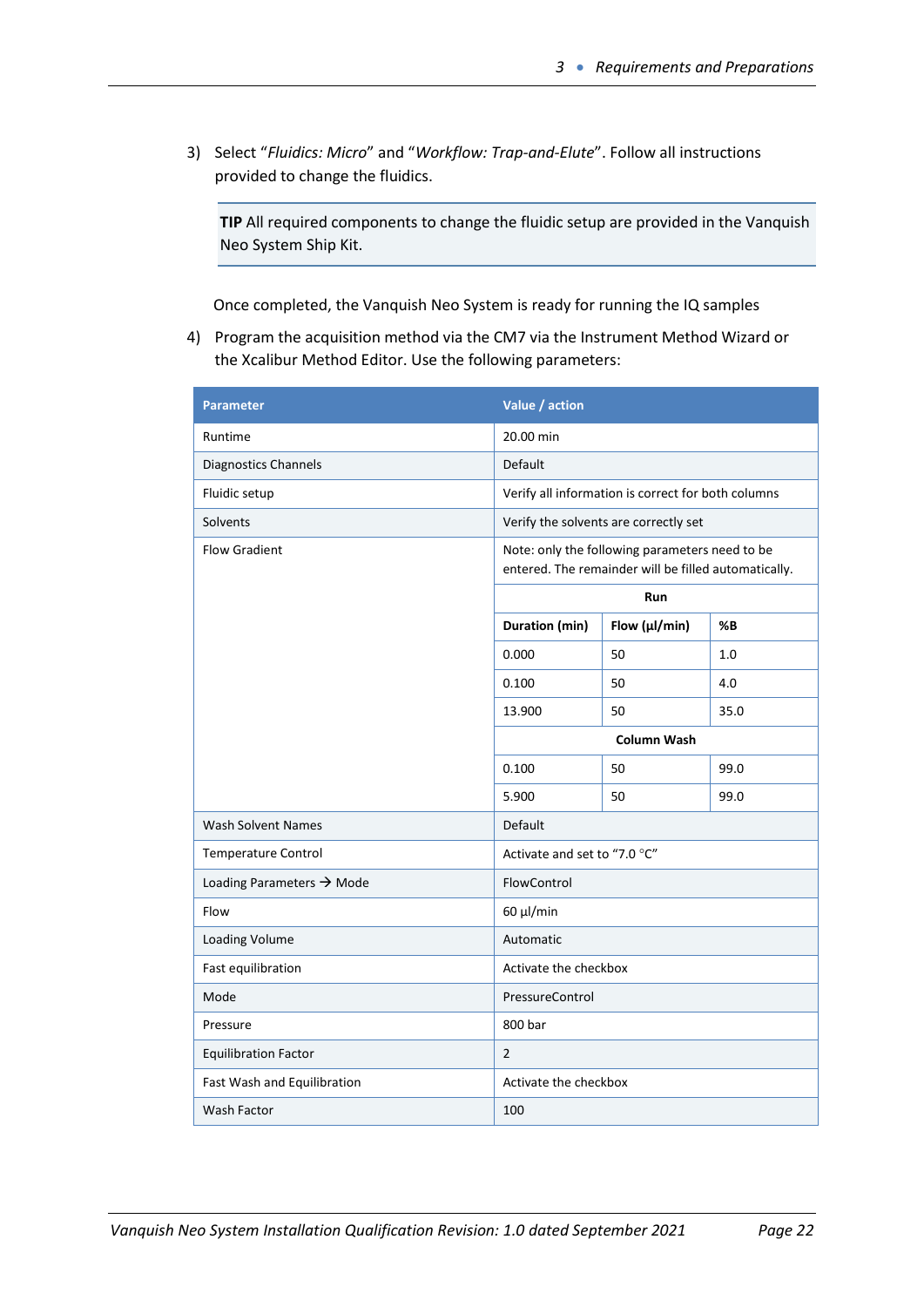| Parameter                   | Value / action      |
|-----------------------------|---------------------|
| <b>Equilibration Factor</b> | Automatic           |
| Mode                        | <b>Flow Control</b> |
| Flow                        | $120 \mu$ /min      |

- 5) Once completed, finish the wizard, navigate in the method overview to the "Sampler" node, and activate "*Vial Bottom Detection*" function. Also ensure the Trap Column is set to "*Backward*" Trap Flush Direction.
- 6) Setup the MS detector parameters in the method. Use the parameters listed for "*3.2.4.1 Vanquish Neo System Preparation Direct Injection NAN*", leave all other parameters as default for the specific MS detector used.
- 7) Save the method and proceed to setup the sequence table.
- 8) Setup and run an injection sequence of  $1 \mu$  per sample injection in this order:
	- a) Blank
	- b) 12 x Cytochrome C
	- c) Blank

## <span id="page-22-0"></span>**3.2.5 Vanquish Neo System with Column Compartment**

The Vanquish Neo System can be expanded with a Vanquish Neo Column Compartment (VN-C10-A). This column compartment allows the linear Pepmap Neo analytical columns to thermostatted for improved chromatography stability.

This Vanquish Neo System Installation Qualification has been setup for the thermostatted analytical columns. If no analytical column thermostatting option is available, the retention time stability IQ specifications for non-thermostatted columns need to be used.

The IQ procedures listed here are NOT compatible with **heated** Trap-and-Elute configurations.

#### *3.2.5.1 Preparations*

Follow the column compartment installation procedure described in the Vanquish Neo System Operating Manual. A switching valve can be installed (e.g. to enable Heated Trapand-Elute workflows), however is not required for the IQ.

When bypassing the column compartment switching valve, the analytical column will be connected via a Viper union to the transfer line coming from the left valve of the autosampler.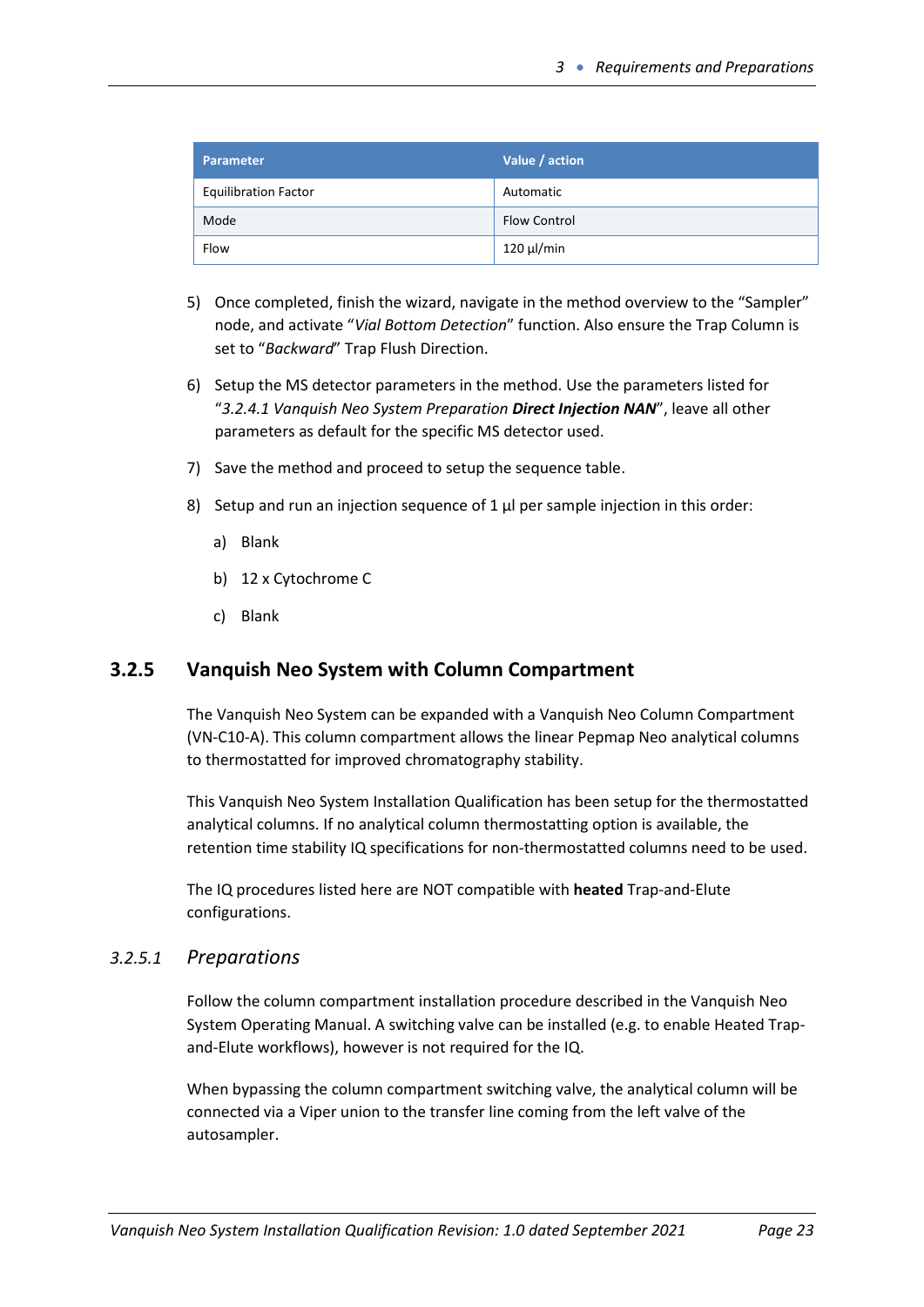However, if the column compartment switching valve is used, ensure the valve is installed in the **LEFT** position to be compatible with the system preparation scripts.

For all acquisition method described, set the temperature of the column compartment to 40°C in the "Temperature" field of the instrument method editor. All other parameters are left default or are automatically recognized.

## <span id="page-23-0"></span>**3.2.6 Ultraviolet Detector**

Besides using a mass spectrometer as detector, the Vanquish Neo System Installation Qualification can also be performed with an ultraviolet detector (UV). The Vanquish Flex variable wavelength detector (VF-D40-A) with the appropriate flow cell can be integrated with the Vanquish Neo System.

**Notice** The Vanquish Neo System Installation Qualification using a VWD detector is **ONLY** compatible with the linear PepMap column types. An EASY-Spray column cannot be connected to a UV detector. Additionally, an LC-UV-MS hardware setup is not suitable for IQ acquisition.

### *3.2.6.1 Preparations*

#### *Lamp warm up*

Turn the lamp on as soon as possible. Allow the lamps to warm up and reach operating temperature. The lamps should be running for at least 1 hour before you start data acquisition.

#### *Flow cell installation and connection*

Depending on the flow range chosen to run the IQ, ensure the correct flow cell is delivered and installed. Refer to the *VF-D40-A Operating Manual* for details on the flow cell installation procedure.

| <b>Flow range</b> | <b>Flow Cell</b>                                   | <b>Part Number</b> |
|-------------------|----------------------------------------------------|--------------------|
| Nano              | 3 nL, 20 MPa, fused silica, PTFE tubing connection | 6074.0270          |
| Micro             | 45 nL, 30 MPa, fused silica, nanoViper connection  | 6074.0285          |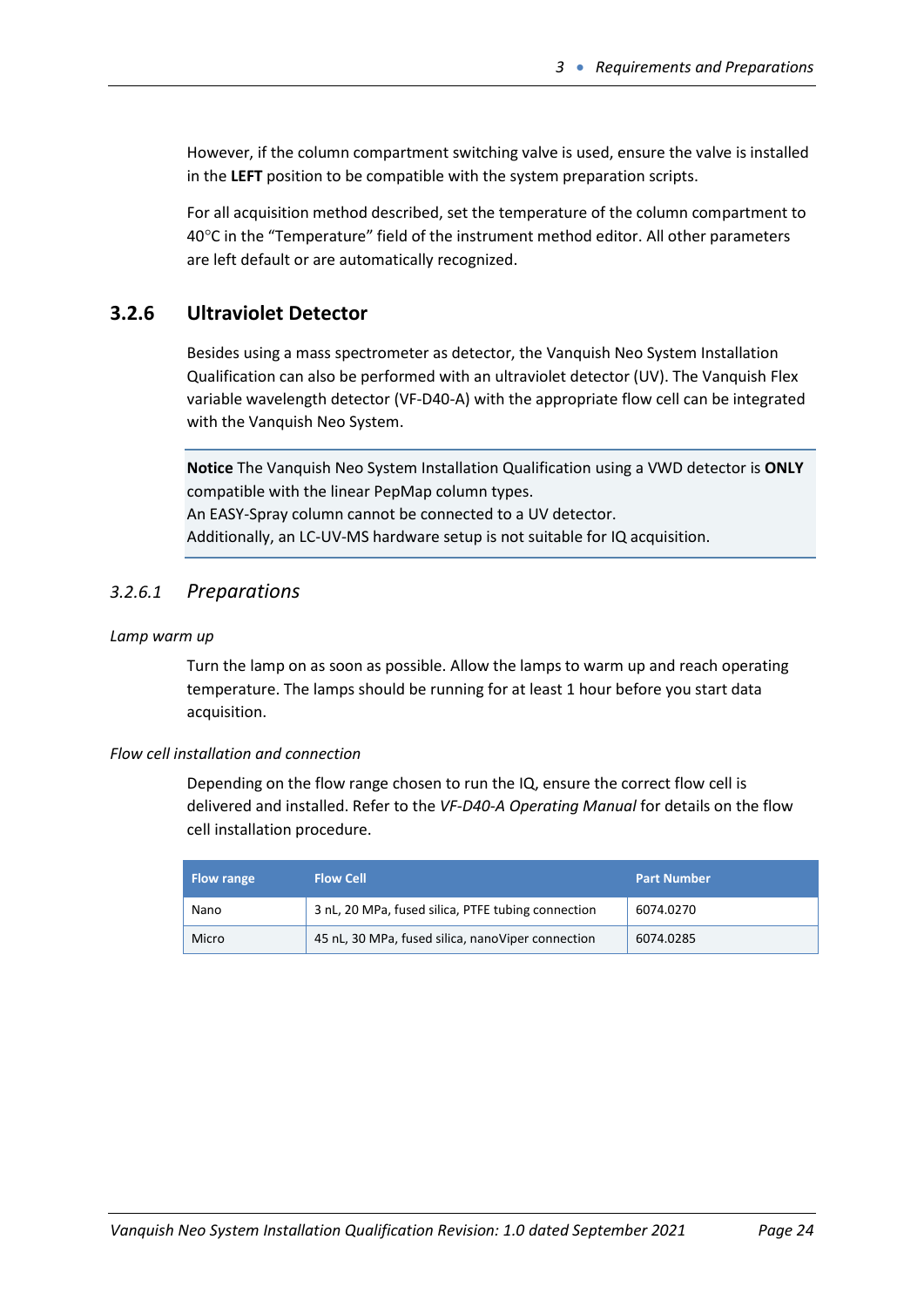#### *For Nano flow range*

Connect the Nano linear Pepmap Neo column outlet nanoViper to the 1/16" side of the microtight adapter. Then, slide a black sleeve (P/N SC903) over the fused silica inlet capillary of the 3 nL flow cell. Insert this combination into the 1/32" fitting of the microtight adapter side. While tightening, ensure that the sleeve and fused silica capillary are aligned completely against the installed nanoViper fitting installed. Tighten properly and test connection by gently pulling on the fused silica capillary.

Ensure a suitable waste tubing (e.g. PTFE) is installed to the flow cell outlet and guided to the draining system.

#### *For Micro flow range*

Connect the Micro column via a nanoViper capillary and Viper union to the nanoViper connection of the 45 nL flow cell. Ensure a suitable waste tubing (e.g. PTFE) is installed to the flow cell outlet and guided to the draining system.

#### *Acquisition Method*

For all acquisition methods described, match the run time for UV data acquisition to the method run time. Set the acquisition wavelength to 214 nm. All other parameters are left default or are automatically recognized.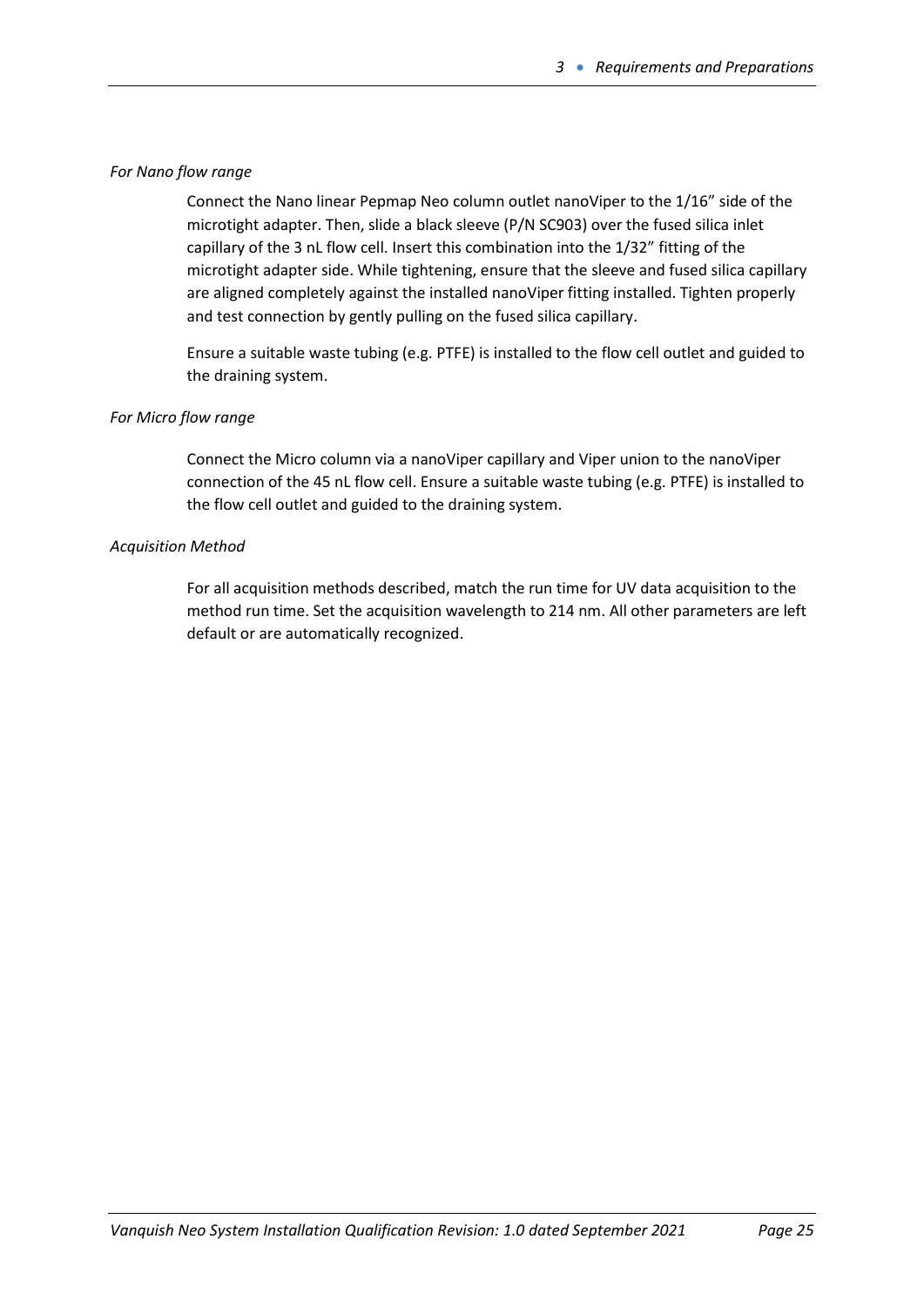# <span id="page-25-0"></span>**Data Analysis**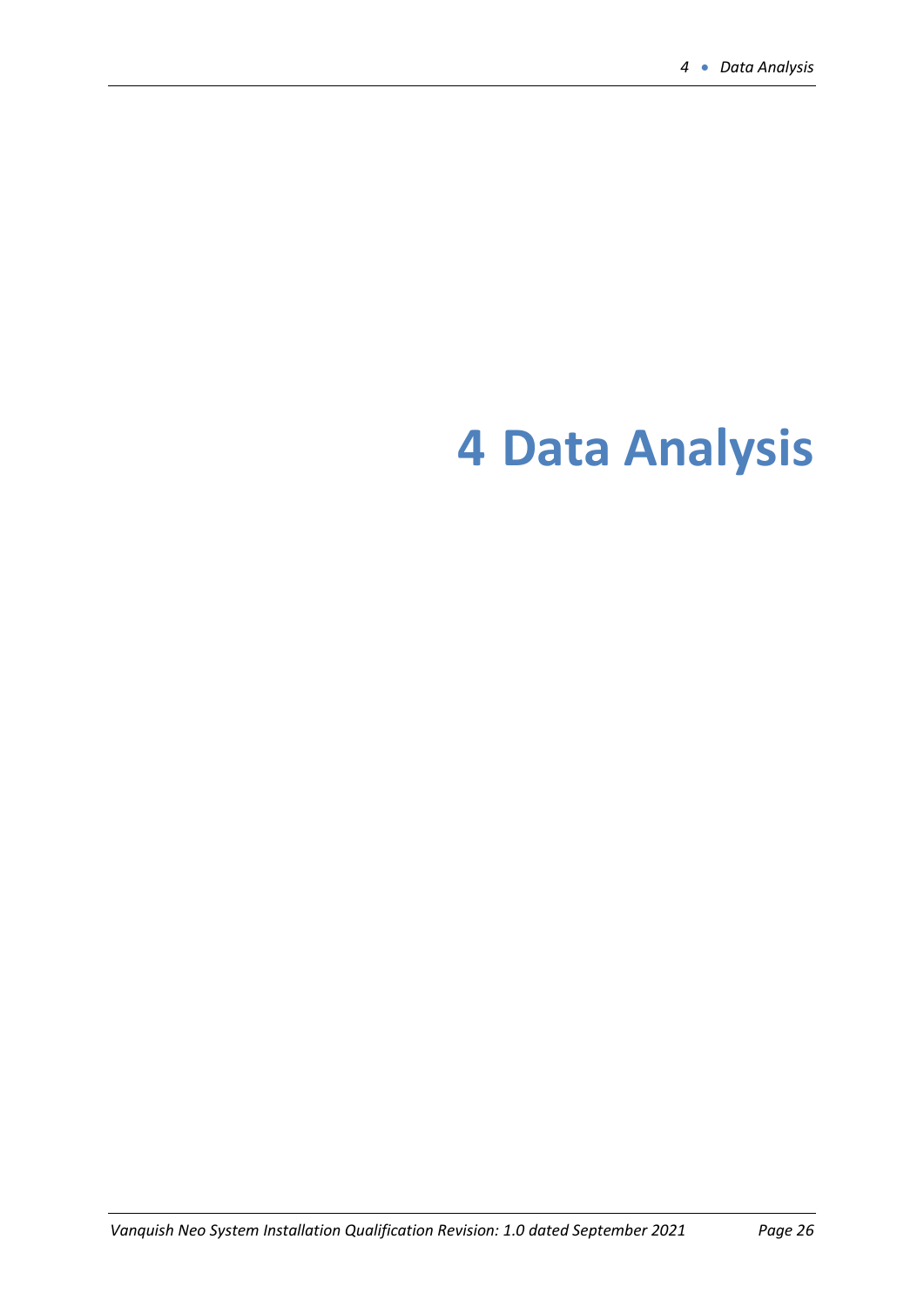# <span id="page-26-0"></span>**4.1 IQ specification**

The Cytochrome C digest runs are evaluated to determine if the instrument performance is within the IQ specification limits.

Peak 5 (m/z 728.84) will be used to determine the retention time precision of the last 6 Cytochrome C runs and peak with at half maximum (PWHM) of the last 6 Cytochrome C runs

Note, compared to the IQ with an MS, for a Vanquish Neo System IQ with UV are two more specifications evaluated: the resolution of peak 1 to 4 and the UV absorbance (peak height) of peak 5.

Regardless of IQ workflow and flow range used, the same IQ criteria apply for all 4 IQ workflows. The following IQ criteria need to be met for a successful installation:

| <b>Specification MS</b>                                    | <b>Criteria</b> |                       |  |
|------------------------------------------------------------|-----------------|-----------------------|--|
| Retention time precision [% RSD] (Peak #5, m/z 728.84, 2+) | Thermostatted   | Non-<br>thermostatted |  |
|                                                            | $\leq 0.30$     | $\leq 0.40$           |  |
| PWHM [s] (Peak #5, m/z 728.84, 2+)                         | $\leq 7$        |                       |  |
| <b>Specification UV</b>                                    |                 |                       |  |
| Retention time precision [% RSD] (Peak #5)                 | Thermostatted   | Non-<br>thermostatted |  |
|                                                            | $\leq 0.30$     | $\leq 0.40$           |  |
| PWHM [s] (Peak #5)                                         | $\leq 7$        |                       |  |
| Resolution of peaks (Peaks #1 to #4)                       | > 1.5           |                       |  |
| UV absorbance [mAU] (Height Peak #5)                       | $\geq$ 3        |                       |  |

The data processing steps differ based on which software is used. Below are the processes for SII for Xcalibur and Chromeleon described.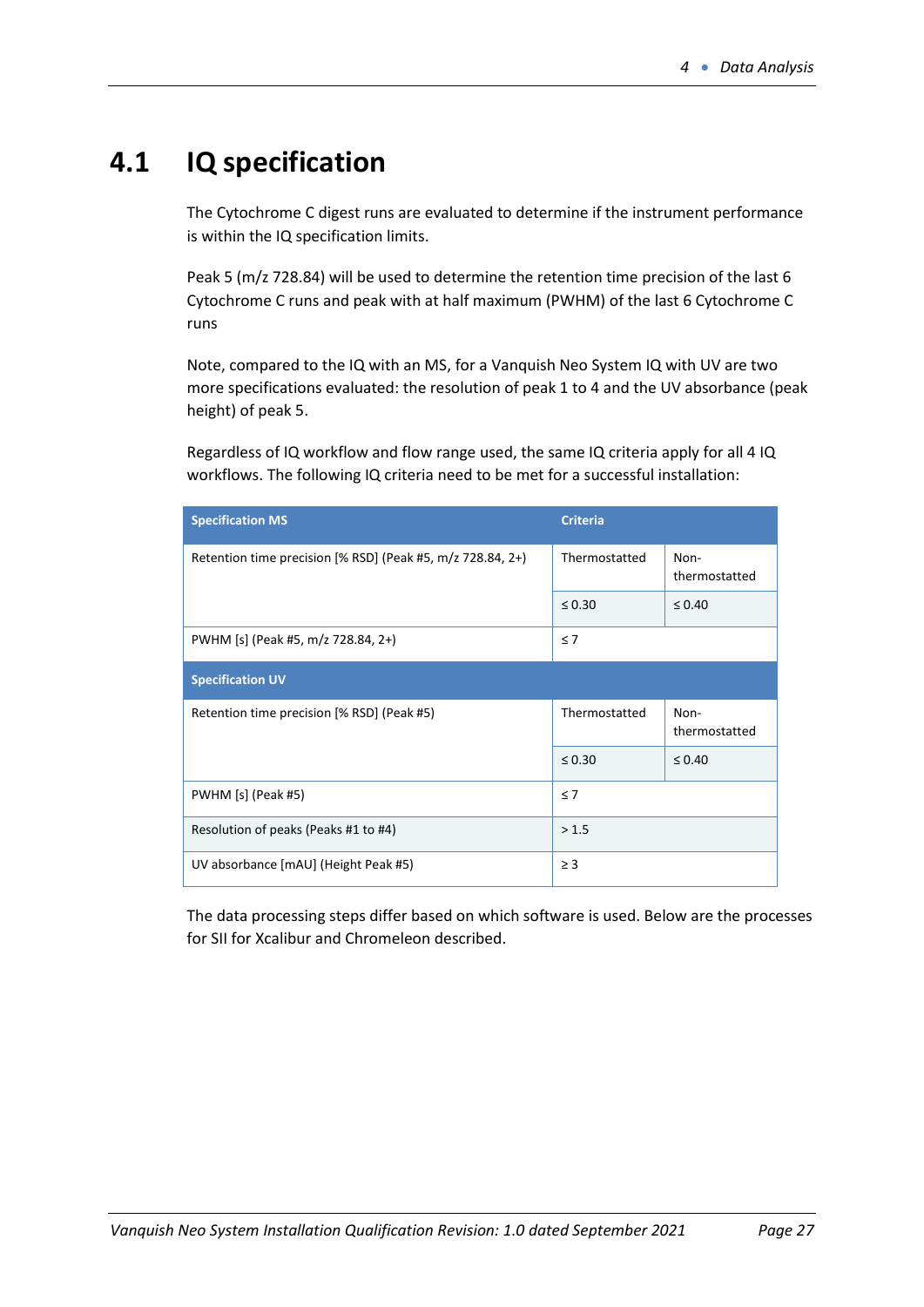## <span id="page-27-0"></span>**4.1.1 Data Analysis with SII 1.5.1 for Xcalibur**

Within Xcalibur, the RAW data can be processed with either Qualbrowser or Freestyle.

- 1) Open the RAW file in the data processing tool.
- 2) Generate an Extracted Ion Chromatogram of mass m/z 728.84.
- 3) Apply a 7-point Gaussian smoothing.
- 4) In the chromatogram pane, determine the peak retention time at the peak apex. Write the RT of each of the last 6 runs in the IQ report.
- 5) Change the X-axis view settings to 50-100%. This sets the X-axis and peak intersection at the correct PWHM.
- 6) Determine the PWHM in seconds. Write the PWHM of each of the last 6 runs in the external IQ report.
- 7) Review the results and determine if IQ is completed.

## <span id="page-27-1"></span>**4.1.2 Data Analysis Chromeleon 7**

- 1) Open the Injection List in Chromeleon 7.
- 2) Locate the RSLCnano Report Template "*IQ\_NANO\_CAP\_MIC\_NCS\_Preconcentration\_V04\_8*" and copy to the Injection List folder.
- 3) In the Injection List, set the "Processing Method" value for the last 6 Cytochrome C injections to "NAN" or "MIC", whichever workflow flow range was used.
- 4) In the Injection List, write in the "Comment" column for Cytochrome C 1-5 "Date evaluation" and for the final Cytochrome C "Print Data evaluation".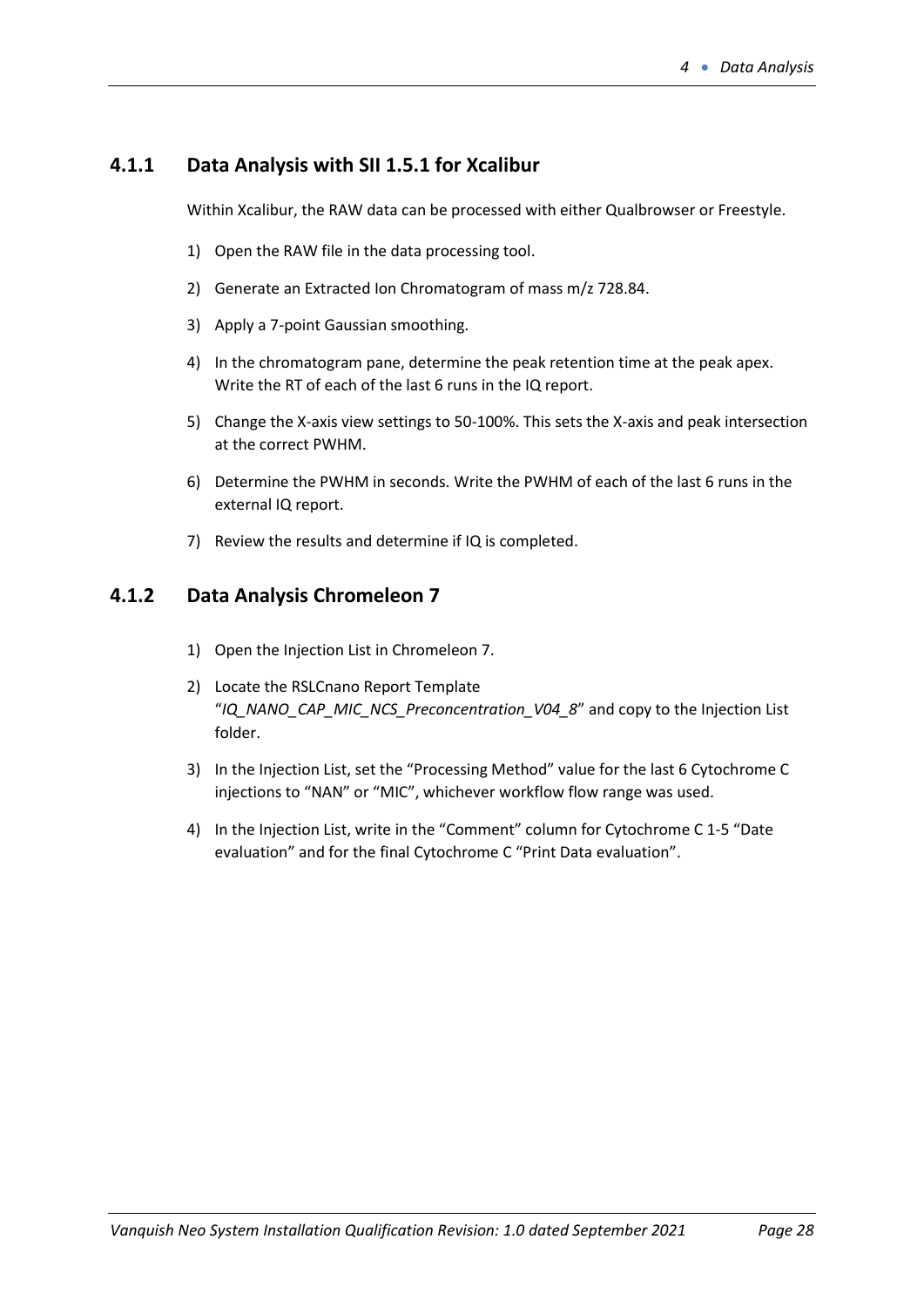5) Navigate to the "Data Processing" workspace and evaluate the "Peak 5" area integration for the last 6 Cytochrome C runs. Adjust the peak assignments manually in case the peaks are not recognized.



- 6) Save Changes before moving to the "Report Designer" workspace.
- 7) Open the "Report Designer" workspace and navigate to the Retention time tab.
- 8) Click on "Update external references".
- 9) Find the "Ret. Time" and "Peak Width" column.

|  | No.                    | Name    | <b>Ret.Time</b>    | Height         | Peak Width (50%) Resolution |                    | <b>Resolution</b>  | <b>Resolution</b>  |
|--|------------------------|---------|--------------------|----------------|-----------------------------|--------------------|--------------------|--------------------|
|  |                        |         | min                | mAU<br>seconds |                             |                    |                    |                    |
|  |                        |         | UV VIS 1<br>Peak 5 | UV_VIS_1       | UV VIS 1<br>Peak 5          | UV VIS 1<br>Peak 1 | UV VIS 1<br>Peak 2 | UV VIS 1<br>Peak 3 |
|  |                        |         |                    | Peak 5         |                             |                    |                    |                    |
|  | 64                     | CytC 55 | 弔<br>9.03          | 9.259          | 4.46                        | 2.95               | 9.99               | 10.69              |
|  | 65                     | CytC 56 | 9.03               | 9.243          | 4.37                        | 3.02               | 9.98               | 10.36              |
|  | 66                     | CytC 57 | 9.03               | 9.163          | 4.43                        | 2.97               | 9.22               | 9.95               |
|  | 67                     | CytC 58 | 9.03               | 9.072          | 4.43                        | 3.06               | 9.91               | 10.83              |
|  | 68                     | CytC 59 | 9.03               | 9.327          | 4.36                        | 3.05               | 10.00              | 10.25              |
|  | 69                     | CytC 60 | 9.03               | 9.467          | 4.25                        | 3.03               | 10.28              | 10.76              |
|  | Average:               |         | 9.027              | 9.255          | 4.384                       | 3.014              | 9.898              | 10.472             |
|  | RSD:                   |         | 0.001              |                |                             |                    |                    |                    |
|  | <b>Min.Resolution:</b> |         |                    |                |                             | 2.95               | 9.22               | 9.95               |

- 10) Transfer the values to the external IQ report.
- 11) Review the results and determine if IQ is completed.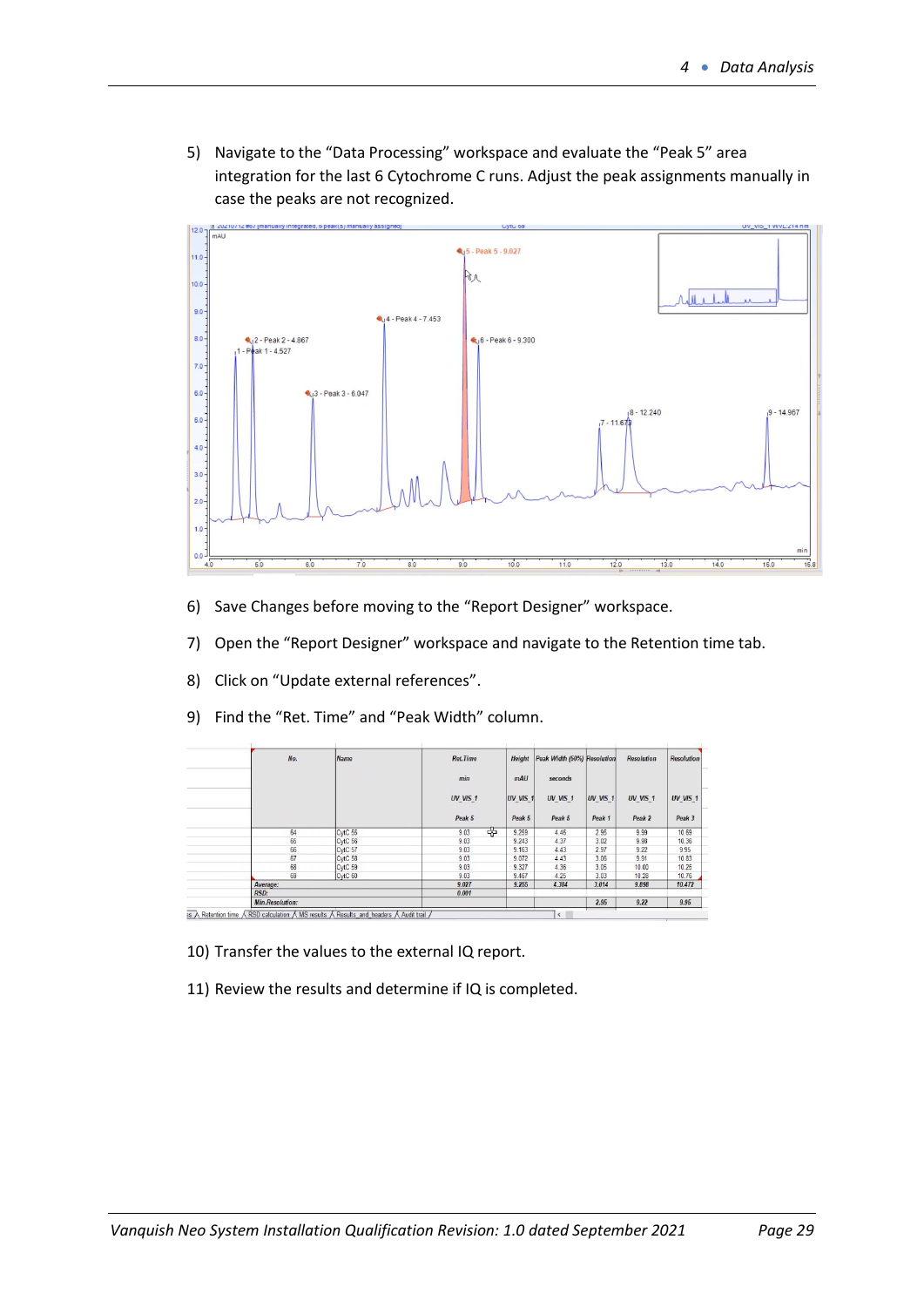# <span id="page-29-0"></span>**Appendix**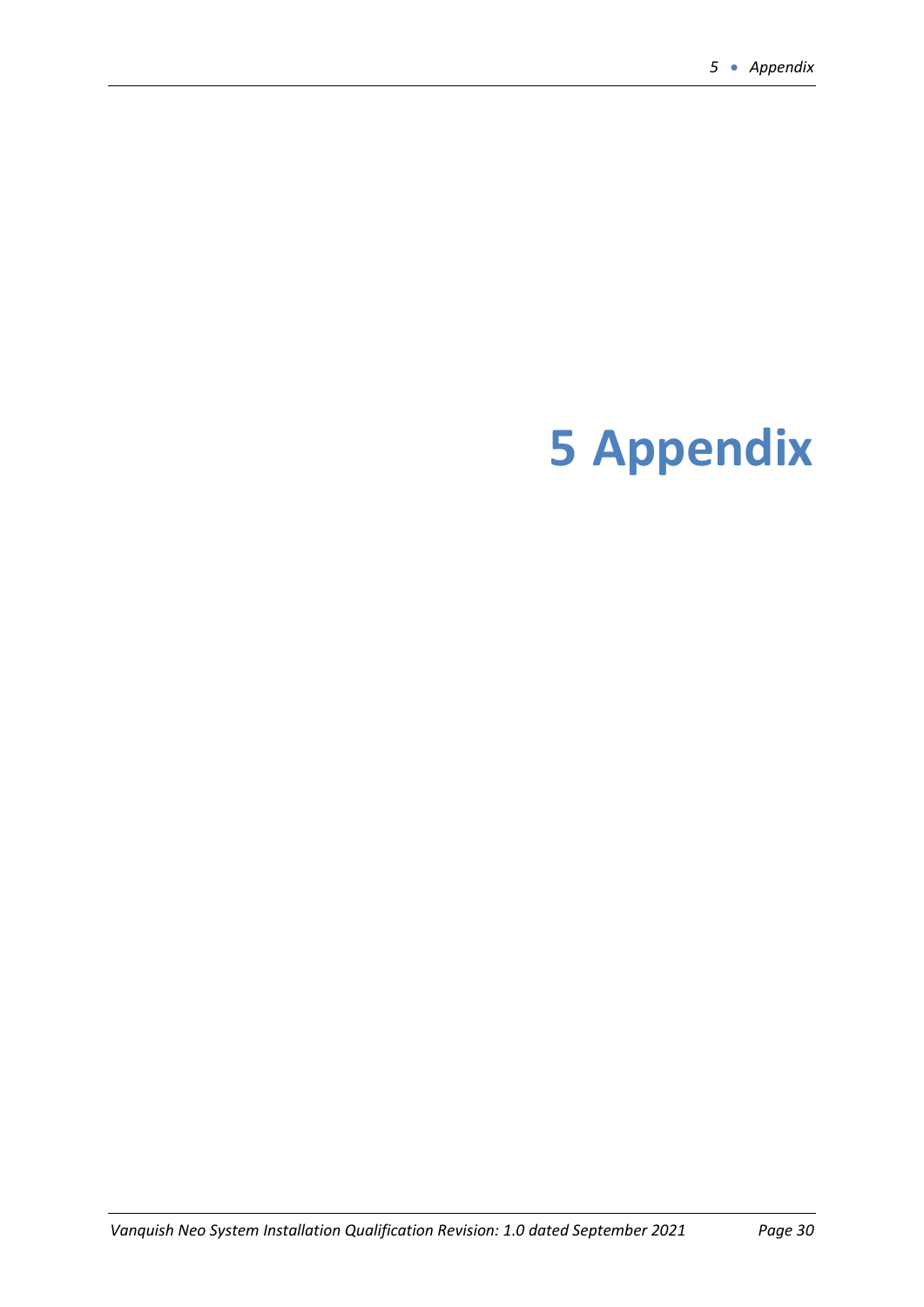# <span id="page-30-0"></span>**5.1 IQ\_Report\_Comm\_Test\_x\_y.docx form**

PLACEHOLDER FOR EXAMPLE REPORT